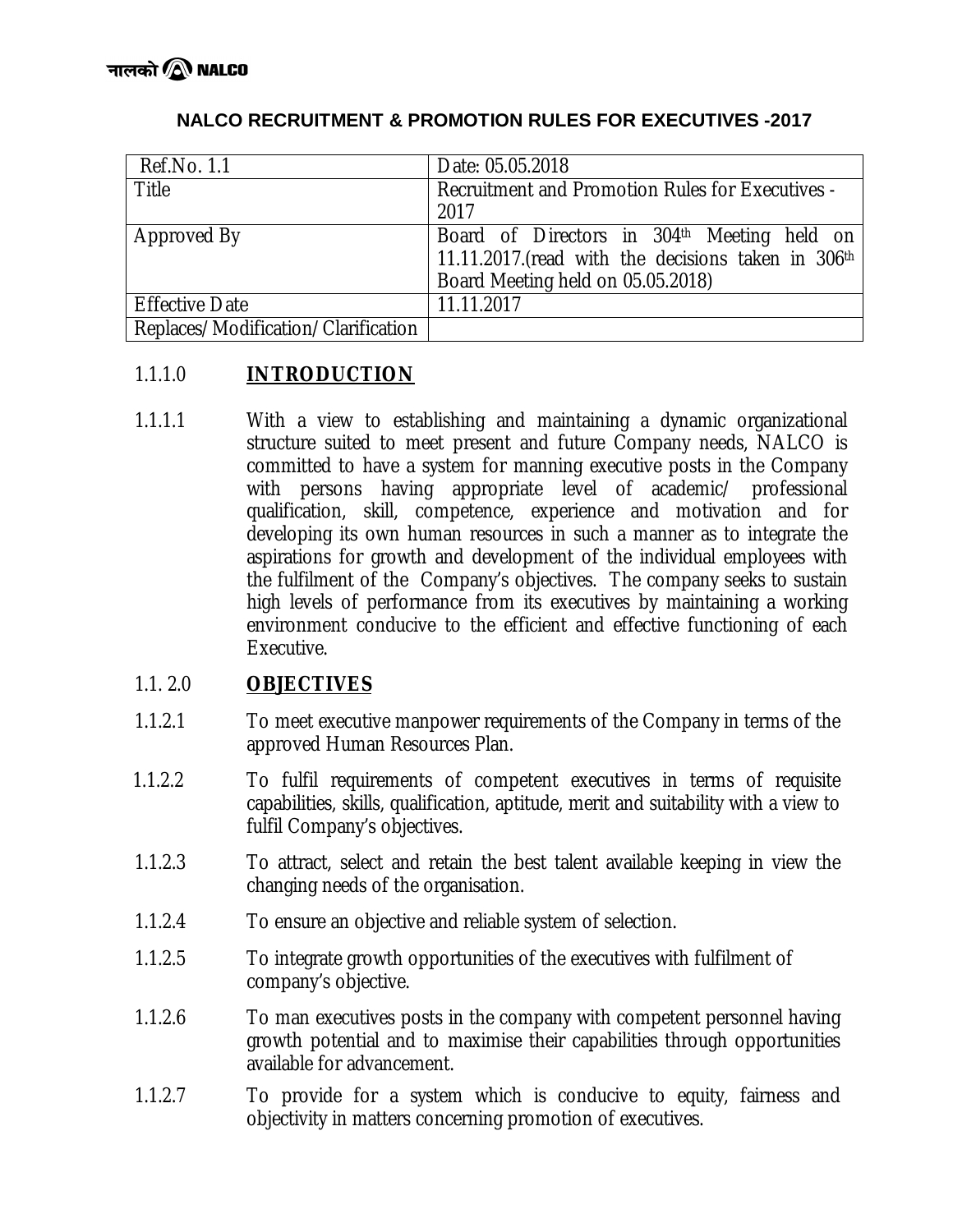- 1.1.2.8 To ensure uniformity and consistency to the extent possible in promotion of executives of the Company.
- 1.1.2.9 To motivate executives of the organisation for better performance by rewarding their contribution to the growth of the organisation in deciding promotion on the basis of overall merit.
- 1.1.2.10 To ensure the continuity of the management and systematic succession planning for senior/key posts in the executive cadre.
- 1.1.2.11 To provide input for the development of executives linked to their levels of performance and strengths their specific and requirements.
- 1.1.2.12 To integrate executives into a cohesive team.
- 1.1.2.13 To ensure compliance with relevant Government policies and directives on recruitment and promotion of executives as a Public Sector Enterpriseas adopted by the company.

## 1.1.3.0 **SCOPE & LIMITATIONS**

1.1.3.1 These rules, which supersede the NALCO Recruitment & Promotion Rules for Executives **1997**, shall be known as the **Nalco Recruitment & Promotion Rules for Executive- 2017** and shall come into force with effect from the date of approval by the Board of Directors. All action taken under and in pursuance of the earlier rules shall be saved and be deemed to have been taken under and in pursuance of these rules.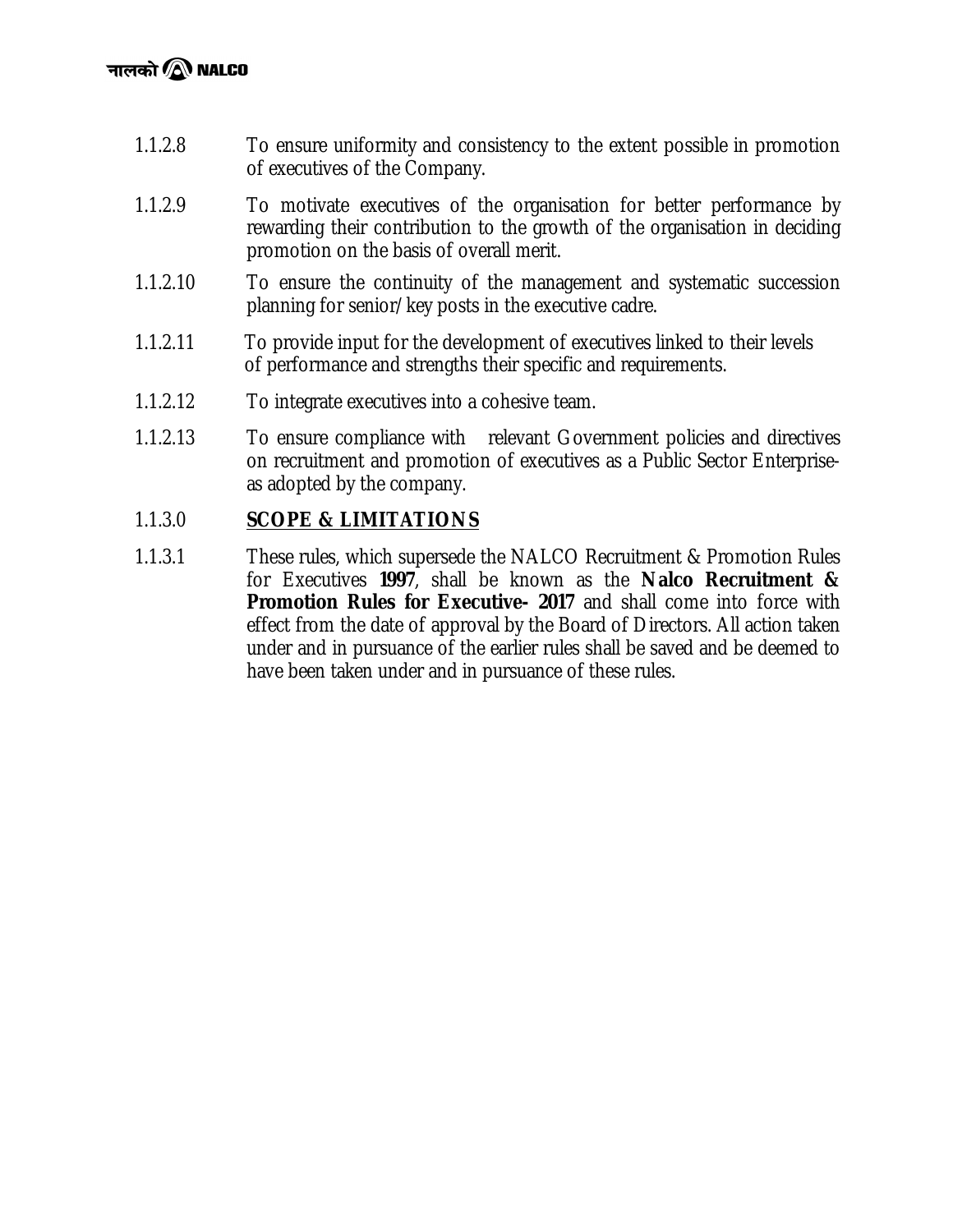# **PART-I**

# **RECRUITMENT**

# 1.1.4.0 **COVERAGE**

1.1.4.1 The rules contained in this part shall cover all recruitment of executives made in the Company at any level/grade (except appointments made by the Government).

# 1.1.5.0 **SOURCES OF RECRUITMENT**

- 1.1.5.1 Sources of recruitment shall be decided by the Chief Executive generally from the following:
	- (a) Advertisement in press on all-India basis;
	- (b) Circulation amongst government departments and other Public Sector Enterprises where the candidates with requisite qualification and experience are likely to be available;
	- (c) Graduate Engineer Trainees/ Management Trainees in terms of approved Schemes;
	- (d) Deputation from Government departments and Public Sector Enterprises and depending upon the specific requirements, absorption of deputationists/lien holders from Government departments and Public Sector Enterprises in the Company;
	- (e) Personal contacts for recruitment to posts requiring special expertise;
	- (f) Circulation of vacancies within the Company.
	- (g) Head hunting agencies for E7 and above grades.
	- (h) Tenure based appointments initially for five years and with a provision to extend it for further period up to five years as per the approved Schemes.
- 1.1.5.2 The internal candidates serving in the scale next lower to the level for which recruitment is being made/who fulfil necessary requirements stipulated for the post under recruitment, and have applied for the same, may be considered along with other candidates. The prescribed age limit and application fees shall not apply in such cases.
- 1.1.5.3 The length of experience and age limit for recruitment to various grades (external candidates) shall be as specified at Annexure-A.

# 1.1.6.0 **INDUCTION POINTS**

- 1.1.6.1 E-0 level shall be the major induction point in executive manning system of the Company.
- 1.1.6.2 Not less than 50% of manpower requirement at E-0 stage shall be filled up through direct recruitment including trainees.
- 1.1.6.3 The Company may take recourse to direct recruitment at any or all levels to the extent necessary.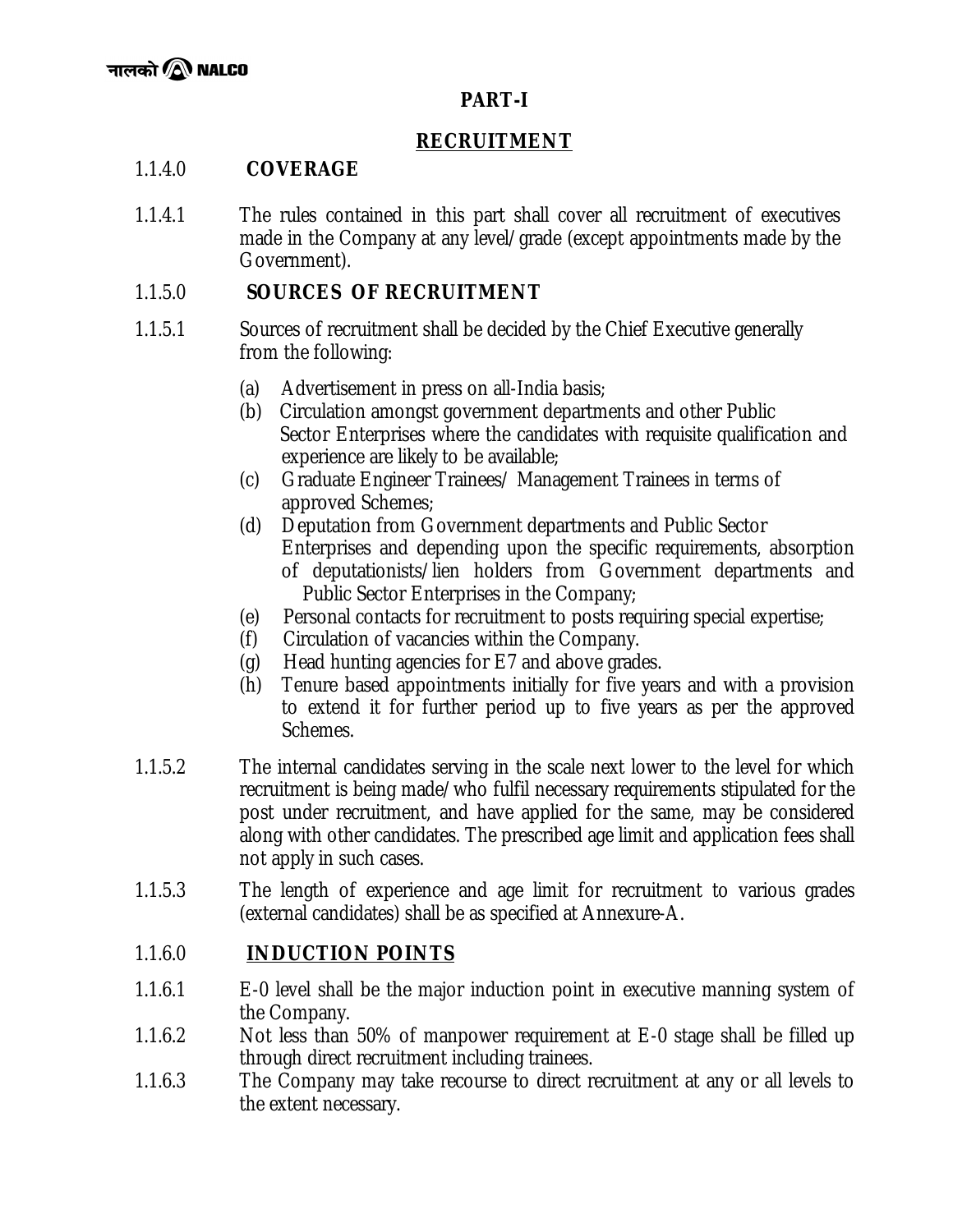# 1.1.7.0 **CENTRALISED RECRUITMENT**

1.1.7.1 All recruitment to posts covered by these rules shall be centrally organised by the Corporate Recruitment Cell of HR Department.

# 1.1.8.0 **MANPOWER PLANNING AND CREATION OF POSTS**

- 1.1.8.1 All recruitment shall be within the total manpower approved by the Board.
- 1.1.8.2 Irrespective of overall sanction of posts specific sanctions for each new post from the Chief Executive will be necessary before filling up the posts.
- 1.1.8.3 Also in those cases where a consequential vacancy exists on account of resignation, termination, death, superannuation etc. of the incumbent, approval of the Chief Executive will be necessary before filling up the vacancy.

# 1.1.9.0 **DELEGATION**

1.1.9.1 Authority to recruit and/ or appoint will be the Chief Executive or as delegated by him from time to time. Where ever, Competent Authority has been mentioned in these rules, it is the Chief Executive or the executive delegated with the authority from time to time.

# 1.1.10.0 **PRESCRIBED QUALIFICATIONS**

- 1.1.10.1 The prescribed minimum educational qualifications for appointment to various cadres and ex-cadre posts shall be as specified at Annexure-B.
- 1.1.10.2 The competent authority may amend, modify or vary the prescribed qualification for any post at any time.
- 1.1.10.3 In case of cadre posts not covered at Annexure-B the competent authority shall from time to time lay down the prescribed qualifications.

# 1.1.11.0 **CONSTITUTION OF SELECTION COMMITTEE**

- 1.1.11.1 The Selection Committee shall be constituted by the Chief executive. The Selection Committee shall normally consist of at least 3 officers of appropriate status and functions including a representative from HRD Department.
- 1.1.11.2 In case of specialised posts, and on functional requirement, external experts may be nominated on the Selection Committee.
- 1.1.11.3 In case of lateral induction of executives i.e. E5 & above , the selection committee shall consist of one external expert and one independent Director

# 1.1.12.0 **SELECTION**

1.1.12.1 The Selection Committee may hold interviews, group discussions (GD), test or combination of these as may be considered necessary. Selection of candidates for lateral entry will be done as below: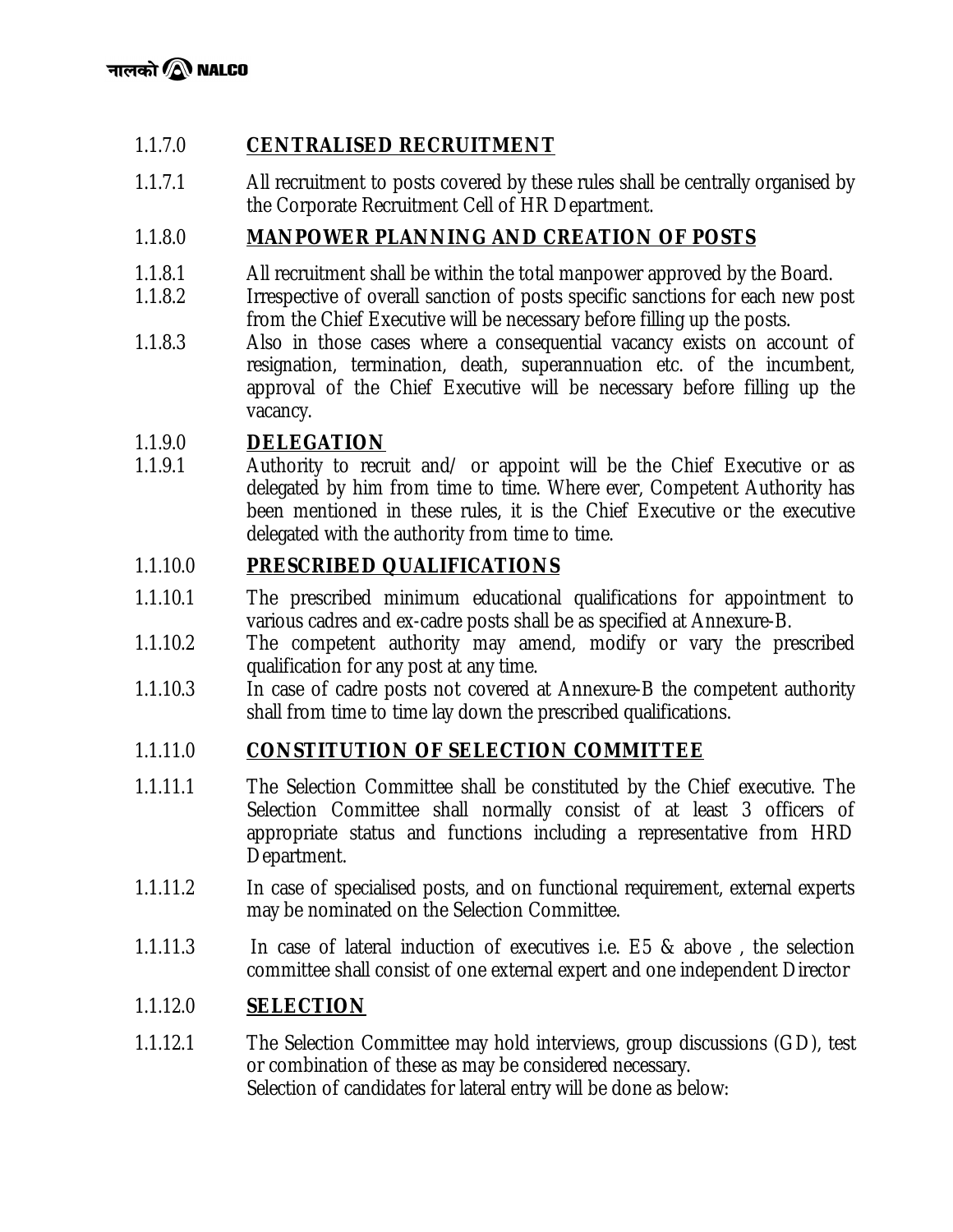# नालको $\,$ ि NALCO

E0 & E1 grades – through written test and personal interview with weightage of 85% and 15% respectively. In case of specialist positions including MBBS/BDS doctors for induction at E1 level, Competent Authority may dispense with the written test when there are less than 10 eligible applications against the vacancy.

E2, E3, E4 & E5 grades – through group discussion and personal interview with 25% and 75% weightage respectively. In case of specialist positions including specialist doctors with MD/MS etc., candidates will be recruited through personal interview only.

E6 grade and above grades – through personal interview only.

- 1.1.12.2 HRD Department will make available to the members of the Selection Committee the following documents and particulars regarding the candidates at the time of interview:
	- (a) A copy of the advertisement with specific requirements of the post;
	- (b) Bio data of each candidate;
	- (c) Applications in original;
	- (d) Appraisal reports and comments of forwarding authority in case of internal candidates, wherever necessary;
	- (e) Any special information considered to be relevant to the selection of any candidate.
- 1.1.12.3 The HRD Department will also inform the Selection committee the likely number of posts including those reserved for SC/ST/OBC etc. required to be filled up through the selection process.

# 1.1.13.0 **PANEL**

- 1.1.13.1 The Selection Committee on assessment of the candidates on the basis of their qualification, previous experience, performance in the test/interview and other relevant factors, shall prepare a panel in order of merit, of candidates considered suitable for employment for approval of the competent authority.
- 1.1.13.2 The panel as approved by the competent authority shall be valid for a period of one year from the date of such approval. In exceptional cases, with justification to be recorded in writing, life of the panel may be further extended by the Chief Executive by not more than six months. Offer of appointment shall be issued in order of merit form the approved panel.

# 1.1.14.0 **MEDICAL EXAMINATION**

1.1.14.1 All appointments in the Company will be subject to the selected candidates being found medically fit by the Company's Medical Officer/Board for the post (s) for which they have been selected. Where there is no Company's Medical Officer, medical examination will be conducted by an approved Government Hospital/Medical Board. The decision of Medical Board constituted by the company will be final and binding.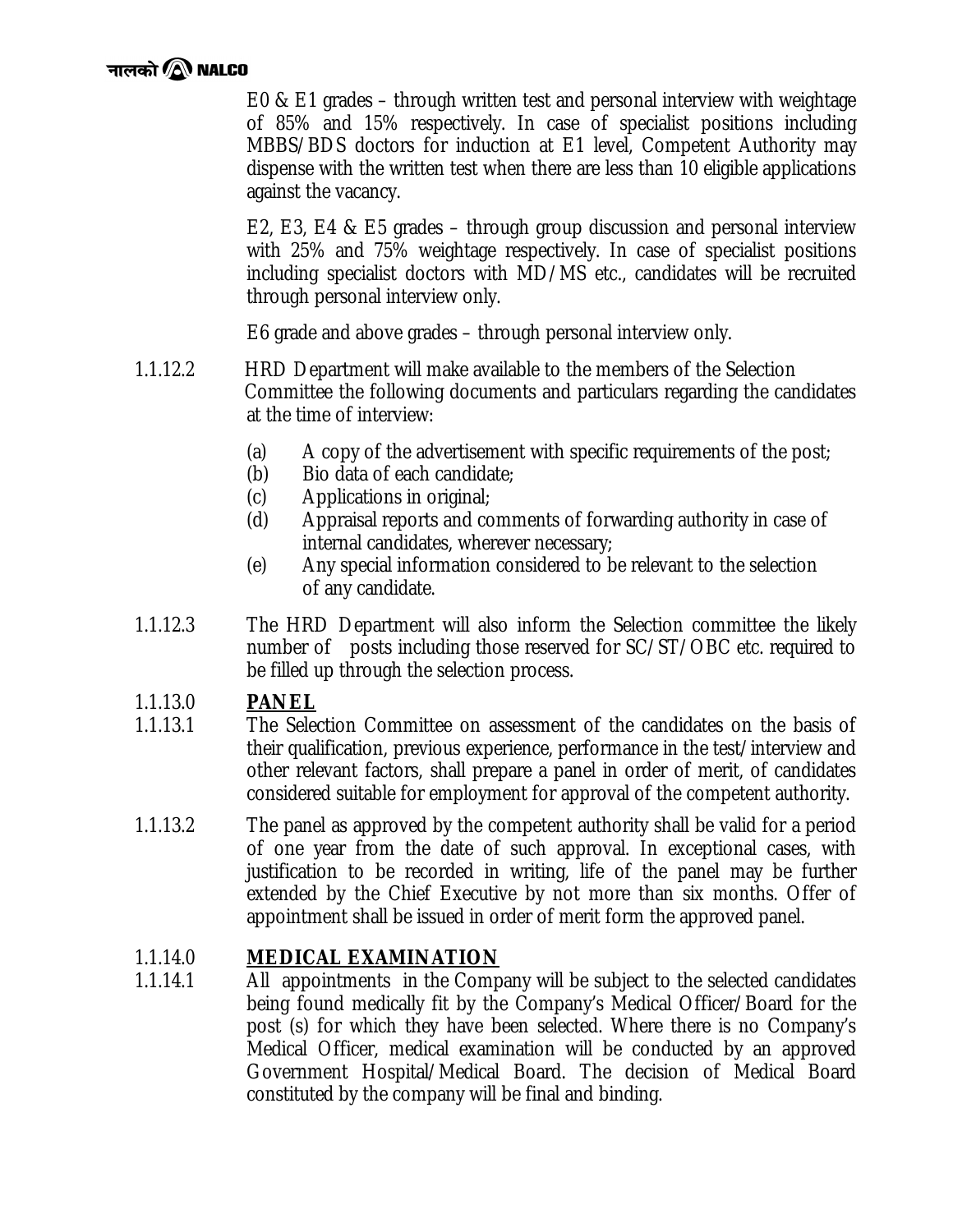# 1.1.15.0 **INDUCTION AND ORIENTATION**

1.1.15.1 All newly appointed employees in the Company will undergo suitable induction/orientation programme before being placed on the job or training. Induction programme will, among other things, aim at systematically introducing the new employees to the Company, its philosophy, its major policies, its existing status and future plans etc. The induction programme should clearly spell out the mutual expectations with emphasis on company's expectations from the new employees.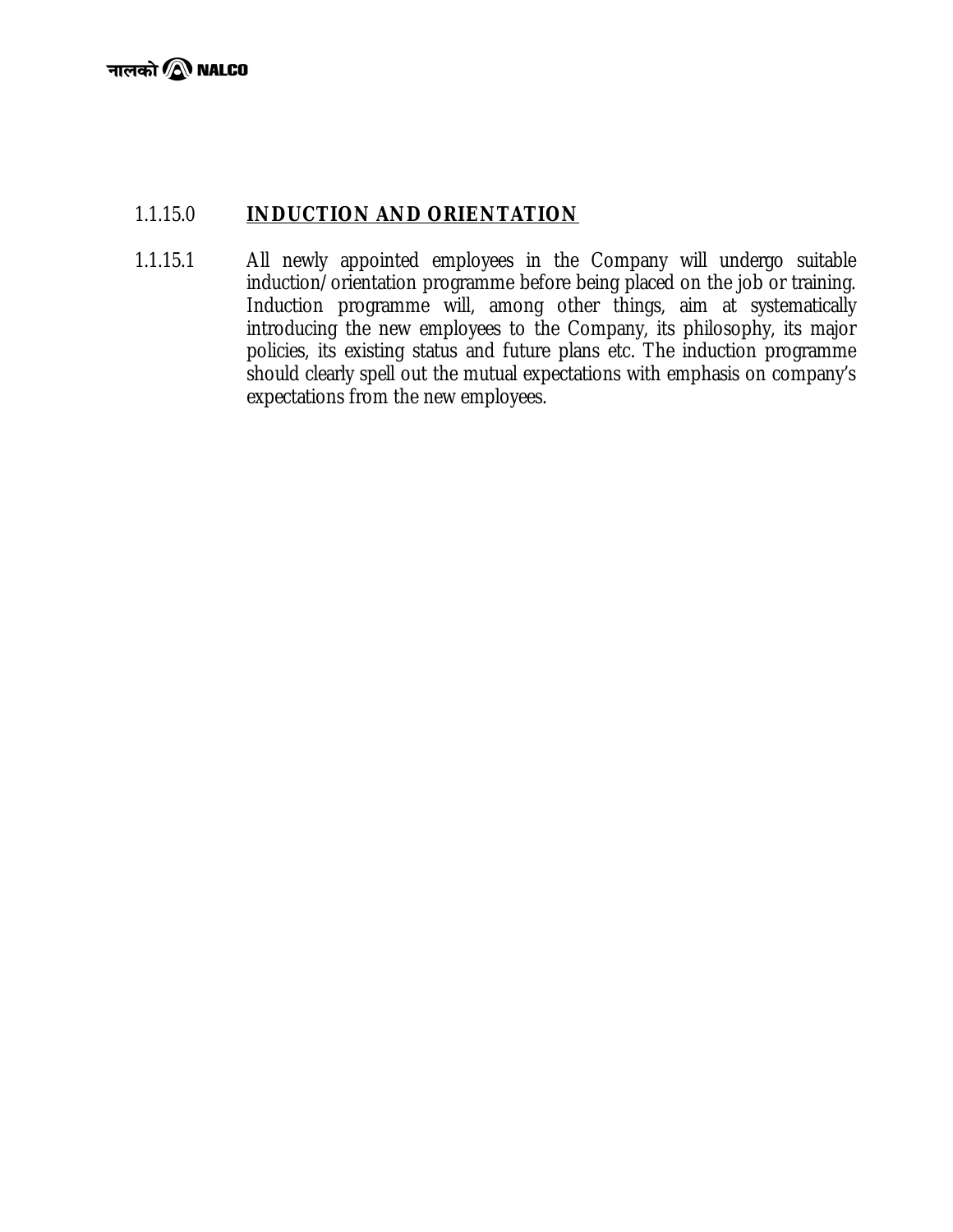## **PART-II**

# **PROMOTION**

## 1.1.16.0 **COVERAGE**

- 1.1.16.1 For the purpose of the promotion and career planning, all executives posts in the Company shall be classified into different grades namely E-0, E-1, E-2,E-3,E-4,E-5,E-6, E-7,E-8 & E-9.
- 1.1.16.2 The following rules shall apply to all promotions within executive cadre of the Company.
- 1.1.16.3 These rules shall not be applicable to executives:
	- (a) who are appointed on tenure basis or who are reappointed/given extension after having attained the age of superannuation;
	- (b) whose terms of appointment provide for promotion after completion of specified length of service in a grade for the period so specified;
	- (c) who are on deputation to the company.
- 1.1.16.4 These rules shall not apply to any post, appointment to which is made by the Government.

### 1.1.17.0 **APPLICATION OF RULES IN CASE OF DEPUTATIONISTS ETC**.

- 1.1.17.1 An executive on deputation to another organisation may be considered for promotion in the Company during the period in accordance with selection methodology prescribed in these rules.
- 1.1.17.2 In case of an executive who is on lien to another organisation i.e. retaining lien in the Company, he would not be considered for promotion during the period. He would merely retain the option to return to his/her substantive scale/post. The period of lien including the service period of NALCO will be considered for the eligibility period for promotion after return.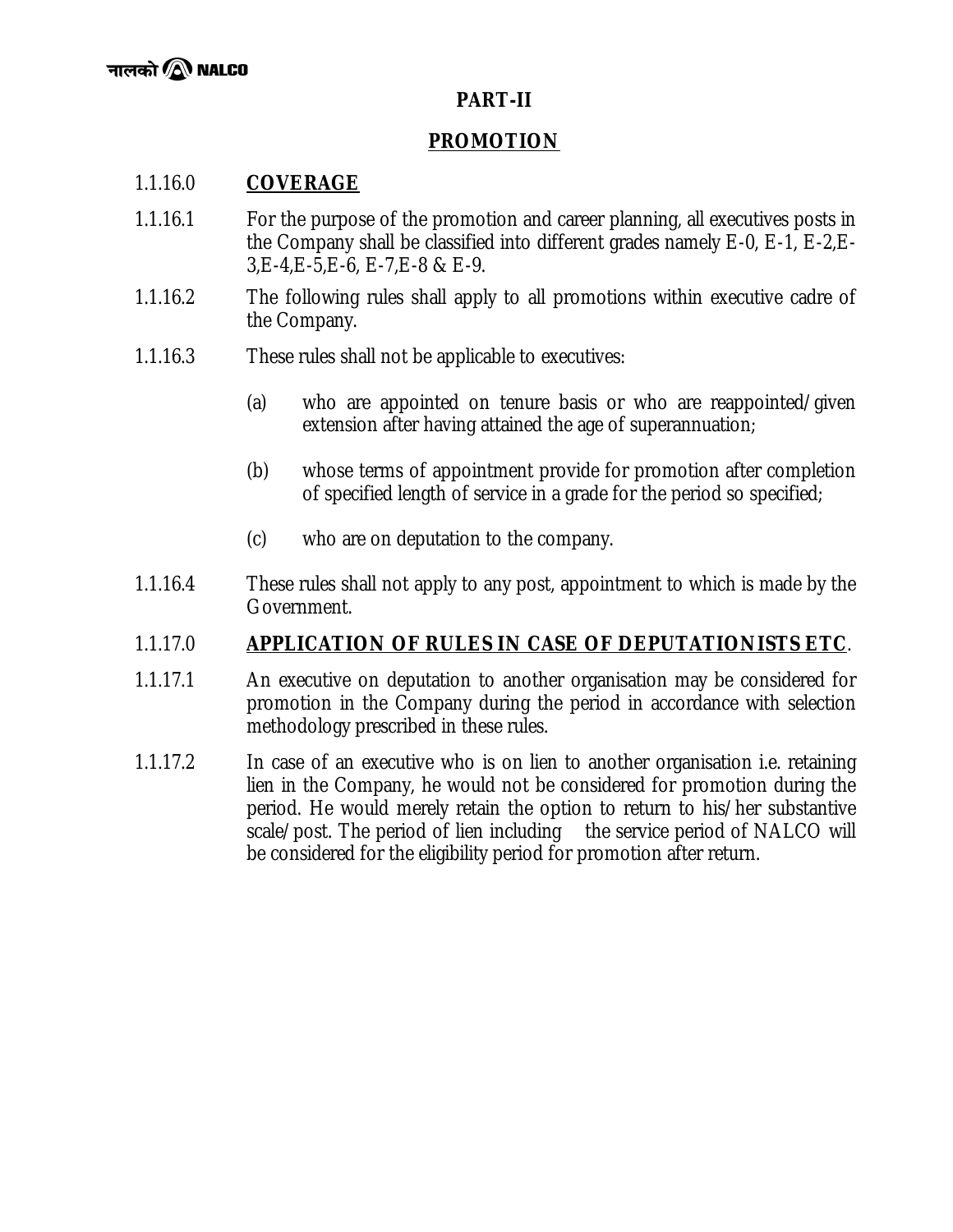

# 1.1.18.0 **CLUSTERS OF SCALES**

1.1.18.1 For the purpose of promotion and career planning of executives, scale of pay/ grades will be grouped in the following clusters:

| <b>Clusters</b> | Scale/ Grade code         |
|-----------------|---------------------------|
|                 | $E-0,E-1,E-2,E-3$ & $E-4$ |
| R               | $E-5$ & $E-6$             |
| C               | F-7                       |
| ו ו             | E-8                       |
| F               | $F-9$                     |

# 1.1.19.0 **CADRE SCHEME**

- 1.1.19.1 For the purpose of promotion the entire spectrum of functional disciplines in the Company shall be divided in to various cadres based on function.
- 1.1.19.2 All cadres shall be centralised in scope and coverage.
- 1.1.19.3 Channels of promotion upto and including the level of E-6 shall be as per the centralised cadre scheme detailed at Annexure-C.
- 1.1.19.4 Integrated allied cadres at E-7 and E-8 level (on promotion from E-6 level) shall be as per integrated allied cadre scheme detailed at Annexure-D and vacancy distribution from the centralised cadre to the Integrated allied cadre will be as decided by the Competent Authority from time to time. Similarly, cadres at E-9 shall be the cadre known as the General Management Cadre and vacancy distribution for the same would be from the Integrated and Allied Cadre as decided by the Competent Authority from time to time.
- 1.1.19.5 The competent authority may fill up post(s) in any cadre by drawing executives from other cadre(s). The executives so drawn shall be treated on deputation to the post held and shall retain seniority in their parent cadre. They may, with the approval of the competent authority, be absorbed in the deputation cadre/post.
- 1.1.19.6 Ex-cadre posts will be those posts which are not encadred in the cadre scheme of the Company. An executive working in an ex-cadre post may be promoted to a higher grade on the basis of his qualification, experience and performance keeping in view the criteria of eligibility outlined in these rules. Such promotion shall be personal to him.
- 1.1.19.7 Executives working in ex-cadre posts may be eligible for joining a suitable cadre post on acquiring necessary qualification and competence, with approval of the competent authority.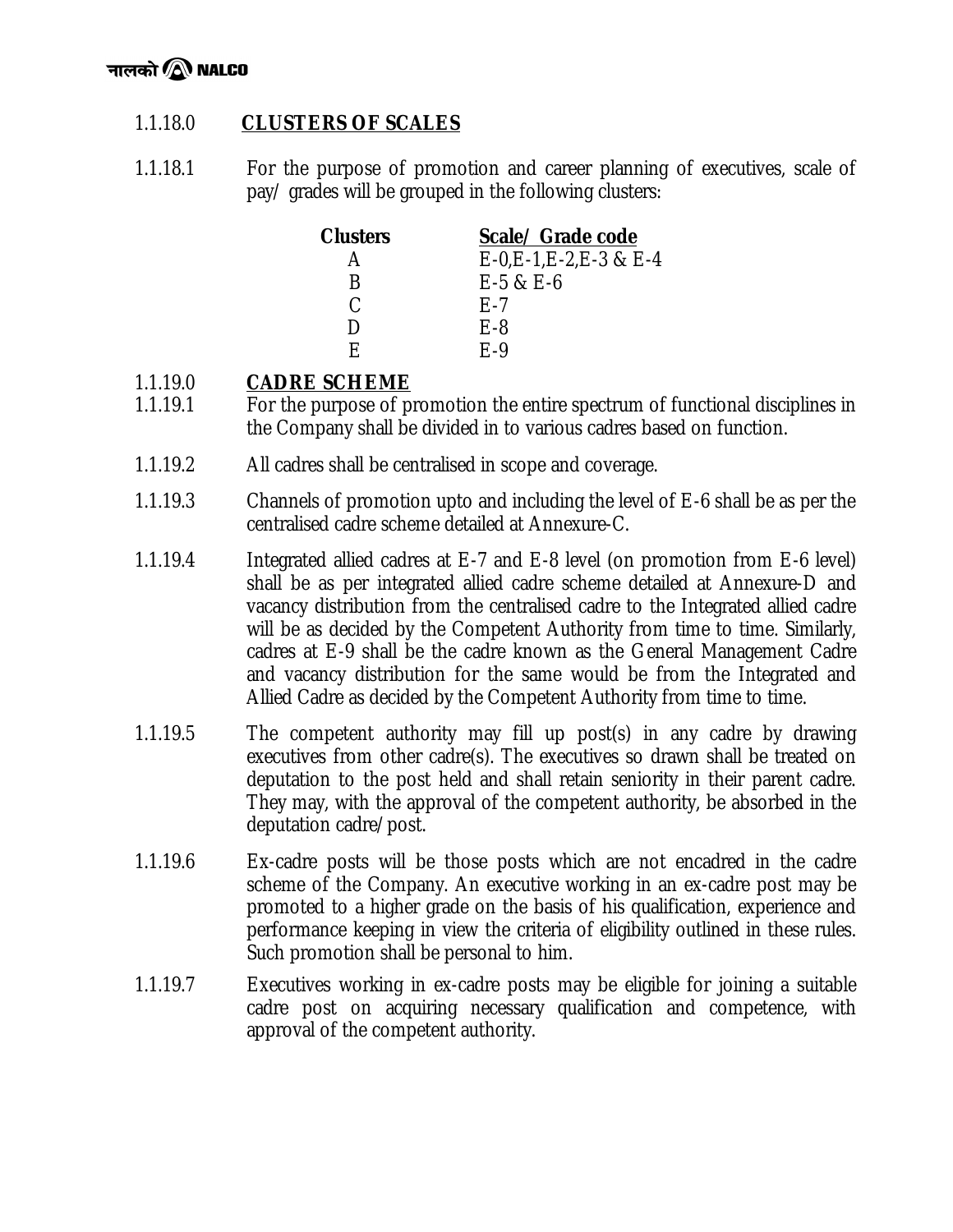# 1.1.20.0 **GENERAL PRINCIPLES**

- 1.1.20.1 Promotion from one level to another shall be made by the chief executive on the recommendations of Departmental Promotion Committee (DPC). DPCs shall meet ordinarily once in a year in June.
- 1.1.20.2 Promotions shall be effected in terms of these rules and in accordance with the approved channels of promotion indicated in the executive cadre scheme of the Company.
- 1.1.20.3 All promotions to the executive posts shall be made from amongst eligible candidates on all company basis in the approved channels.
- 1.1.20.4 All promotions from one grade/scale of pay to other grade/Scale of pay under the NALCO's R&P rules will be promotion by selection through DPC on merit.

# 1.1.21.0 **QUALIFYING PERIOD FOR PROMOTION**

- 1.1.21.1 For promotion from E-0 to E-1, the qualifying period of service in the Company for this purpose shall be as follows:
	- (a) Two years for those executives satisfying the prescribed qualifications (both essential and desirable) and/or recruited directly in executive category;
	- (b) Three years for those having the relaxed qualification; and
	- (c) Five years for those not having the relaxed qualification.

### *Note: GETs/MTs will be placed in E-1 grade after successful completion of training period of one year.*

- 1.1.21.2 For promotion from E-1 up to E-7, the qualifying period of service in the Company for this purpose shall be:
	- (a) Three years in case of executives recruited directly at Executive level or through GET/MT Scheme and executives having the prescribed qualification(both essential and desirable);
	- (b) Five years- not satisfying the prescribed qualification (both essential and desirable) but possessing the relaxed qualification;
	- (c) Seven years- not possessing the relaxed qualification.
- 1.1.21.3 In case of any extension of training/ probation period, the qualifying period of service for promotion to the next higher grade will be extended accordingly.
- 1.1.21.4 The competent authority may relax the qualifying period at any time and without notice depending upon the needs of the Company with reasons to be recorded in writing.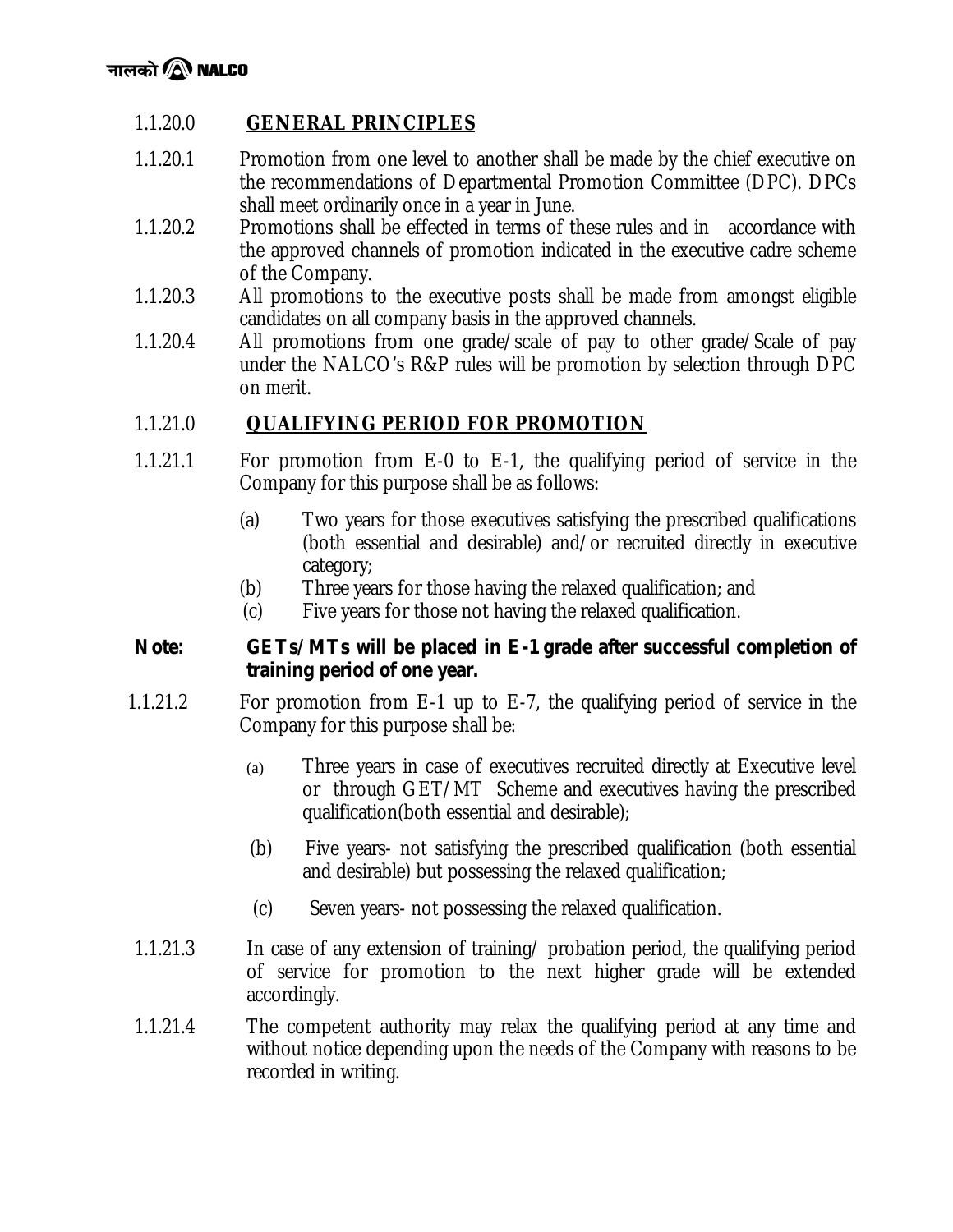## 1.1.22.0 **PROMOTION SYSTEM**

- 1.1.22.1 There will be two systems of promotion within the executive position.
	- (i) Promotions within clusters of scales of pay.
	- (ii) Promotion between clusters of scales of pay.
- 1.1.22.2 E-0 to E-4 and E-5 to E-6 levels shall be treated as stroke grades and promotion within these grades shall be made subject to overall vacancies from among the employees who fulfil the conditions of eligibility specified in rule 1.1.21.2. To be eligible for promotions, the executives should have appraisal ratings 'GOOD' and above in the eligibility period of service out of which atleast one should be 'VERY GOO'D or above for E0 to E3 grades and atleast two 'VERYGOOD' for E4 & above grades. The approximate percentage of eligible employees to be promoted shall be as follows.

| 90%     |
|---------|
| 80%     |
| 50-60%  |
| 50-60%  |
| 30-40 % |
|         |

- 1.1.22.3 Promotions to all other grades shall be vacancy based and on merit only.
- 1.1.22.4 The candidates selected for promotion shall be based on the recommendation of the DPC considering merit, seniority, qualification, performance & potential as assessed by DPC. If the candidates with the prescribed ratings are not available, promotions to such an extent, as may be necessary, may be withheld not withstanding the percentages indicated above.

| 1.1.22.5<br>Promotion will be on the basis of the following factors: |  |
|----------------------------------------------------------------------|--|
|----------------------------------------------------------------------|--|

| (a) | <b>Appraisal ratings</b>                                                 | 55 marks  | Equally distributed<br>on<br>each year of eligibility<br>period.                                             |
|-----|--------------------------------------------------------------------------|-----------|--------------------------------------------------------------------------------------------------------------|
| (b) | Qualification                                                            | 10 marks  | Weightage for different<br>qualifications will be given<br>broadly as per para 1.1.22.6<br>by the Management |
| (c) | Seniority                                                                | 15 marks  | (2.5 marks for<br>every<br>completed year beyond the<br>eligibility period)                                  |
| (d) | Interview/Assessment<br>Departmental<br>οf<br><b>Promotion Committee</b> | 20 marks  |                                                                                                              |
|     | Total :                                                                  | 100 marks |                                                                                                              |

*Note: The Chief Executive is competent to review and vary the above.*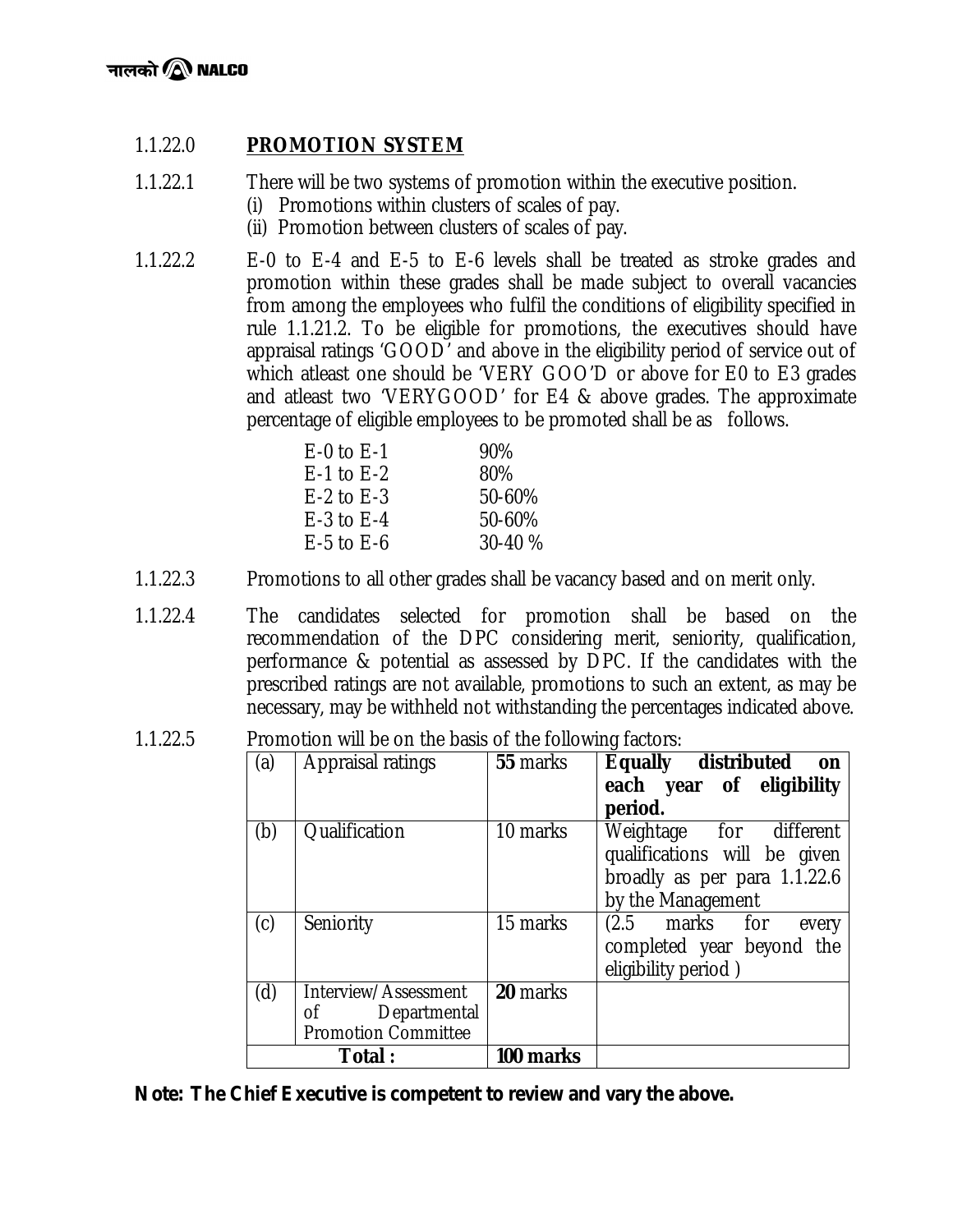# नालको $\,$ ि NALCO

- 1.1.22.6 The weightage of marks will be separate and as decided for the categories having:
	- a) Prescribed (both essential and desirable) qualification acquired through regular mode and those prescribed qualifications which can't be acquired through regular mode like CMA/CA/CS etc. for recruitment to executive cadre and recruited as GET/MT--**10 marks**
	- b) prescribed qualification (both essential and desirable) acquired other than through regular mode as mentioned at (a) -- **07 marks**
	- c) Relaxed qualification acquired through regular mode and those prescribed qualifications which can't be acquired through regular mode like inter CMA/CA/CS etc.,-- **05 marks**
	- d) Relaxed qualification acquired other than through regular mode as mentioned at (c), -- **02 marks**
	- e) Not having any of the qualifications mentioned above.-- **(0) No mark**
- 1.1.22.7 While recommending promotions to vacancy based posts, the DPC in addition to considering the records, placed before it, shall hold interviews of eligible executives. Candidates called for interview shall be in the ratio of four candidates per vacancy.

The list of eligible candidates will be maintained in order of merit in descending order based on the Appraisal Ratings and seniority weightage.

1.1.22.8 The vacancies at E1 to E6 grade occurring till 30th June of a year will be taken into consideration, subject to provisions of clause no.1.1.22.2 and 1.1.22.3, by the DPC. Promotions will be effected from the standard date i.e., 1st of July for the above categories of executives. In respect of promotions from E6 to E7, E7 to E8 and E8 to E9 grades, i.e., for vacancies at E7, E8 and E9 grades, DPC will consider vacancies as on 30th June of the year as well as progressive vacancies from 1st July of the year to 31st March of the succeeding year to ensure that key and critical positions don't remain vacant. The number of eligible candidates will be considered by DPC accordingly and a panel of selected executives will be prepared. The orders in respect of promotions from E6 to E7 grade will be effective from 1st of July against vacancies existing on 30th June. The orders in respect of promotions from E7 to E8 and E8 to E9 grades will be effective from the date of issue of orders in respect of vacancies as on the date of approval/ issue of orders. As regards the subsequent vacancies in E7, E8 and E9 grades between 1st July to 31st March, the promotion orders will be issued from the panel w.e.f. date of occurrence of the vacancy after obtaining administrative approval of the Competent Authority.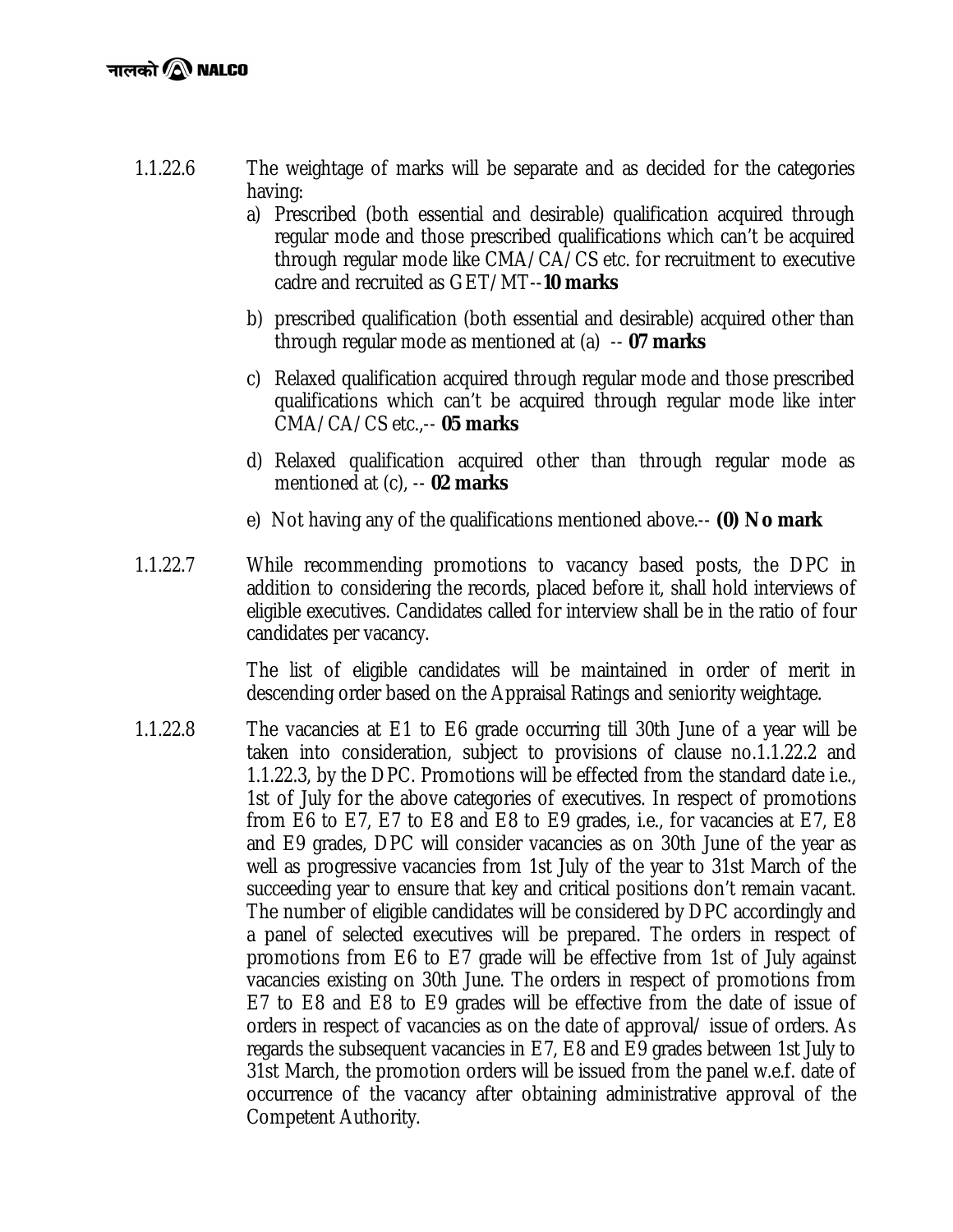# नालको $\,$ ि NALCO

#### 1.1.23.0 **CONSTITUTION OF DEPARTMENTAL PROMOTION COMMITTEES**:

- 1.1.23.1 The Chief Executive shall constitute Departmental Promotion Committees from time to time.
- 1.1.23.2 For promotion of Executives upto E-4, the departmental Promotion Committee may normally consist of:

| (a) | Director concerned                             | Chairman       |
|-----|------------------------------------------------|----------------|
| (b) | Director (P&A) or his nominee                  | Member         |
| (c) | Unit Heads/ Complex Heads                      | <b>Members</b> |
| (d) | Head of the Deptt. representing the discipline | Member         |
| (e) | A representative of SC/ST community            | Member         |

1.1.23.3 For promotion of executives to posts in E-5 and above, the Departmental Promotion Committee will normally consist of the following:

| (a) | Chief executive                     | Chairman       |
|-----|-------------------------------------|----------------|
| (b) | All full time Directors             | <b>Members</b> |
| (ሶ) | Unit Heads/ Division Heads          | <b>Members</b> |
| (ď  | A representative of SC/ST community | Member         |

### *Note: If the vacancy is at E-8 and E-9 grades, the committee shall not include any representative at category (c) & (d) above*.

## 1.1.24.0 **CAREER PLANNING**

- 1.1.24.1 Career Planning should integrate the aspirations of executives with the operational requirements of the Company. In a large measure, this is being taken care of by the minimum assured growth which will arise within and between the clusters linked to performance. In addition, the Company adopts a development oriented approach to performance shortcomings/ strengths which will ensure a more relevant and precise input in terms of Company efforts to improve performance of the executives.
- 1.1.24.2 Nevertheless, it still becomes necessary to identify a group of executives on whom specific attention of the Company should be focused either to assist them in improving their levels of performance or for making use of their identified potential by grooming them for higher responsibilities.

### 1.1.25.0 **JOB ROTATION, TRAINING AND ADVANCE INCREMENT**

- 1.1.25.1 Executives may be rotated among other Departments. (not necessarily in their lines of promotion) in order to groom them to occupy senior posts.
- 1.1.25.2 Training plan for executives to meet their specific requirements and to enhance potential will be prepared every year.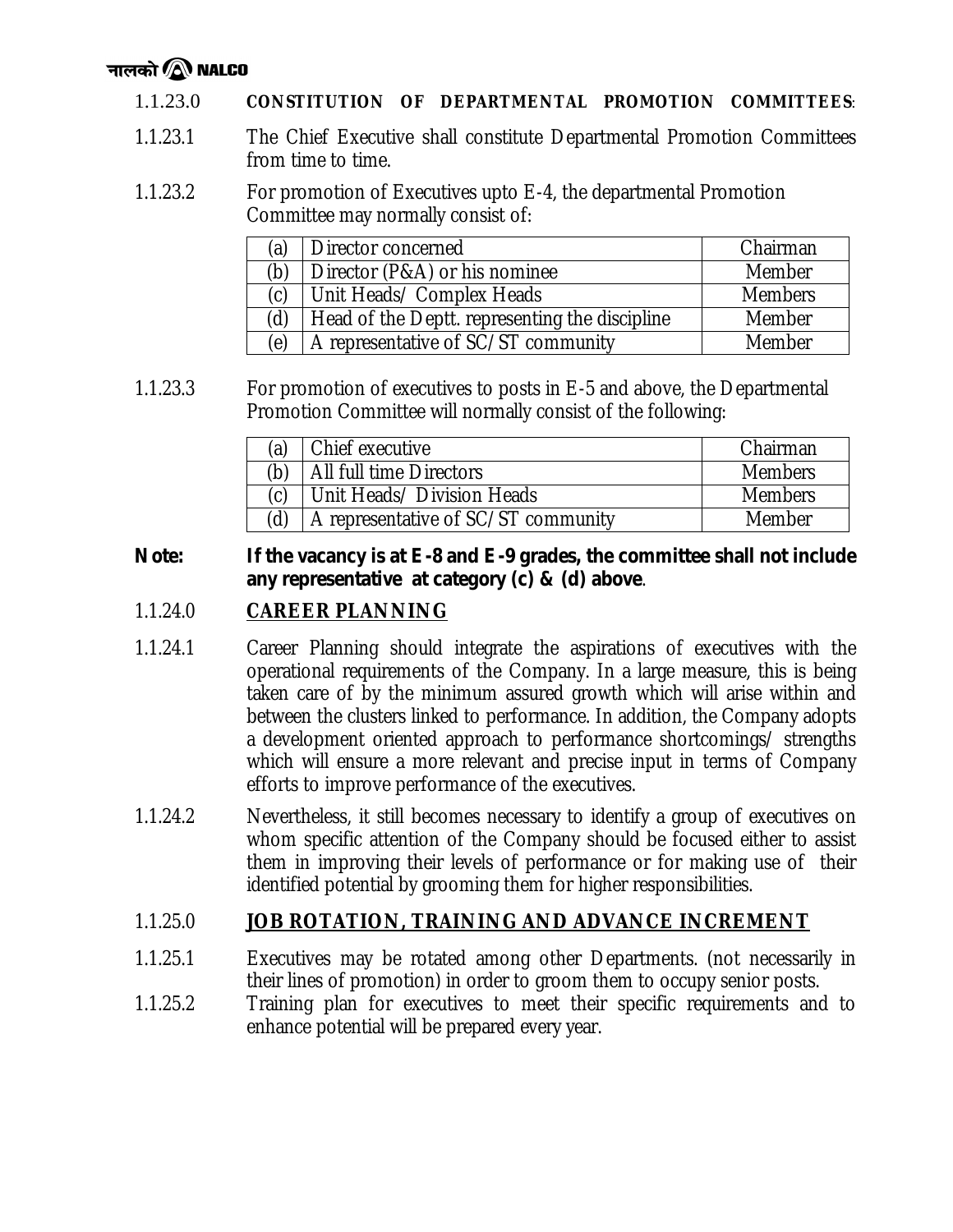# 1.1.26.0 **EXECUTIVES WITH LOW PERFORMANCE**

- 1.1.26.1 Executives having overall appraisal rating of grade 'C' in any year during the preceding three years will be included in this list.
- 1.1.26.2 In the month of June every year, this list will also be updated for planning job rotation, training and counselling of these executives.
- 1.1.26.3 If their appraisal ratings remain at Grade-C for consecutively three years, the company may advise such executives to seek voluntary retirement under the scheme or withhold the normal increment till such employee improves his/her appraisal rating to  $'C' +$ .

# 1.1.27.0 **INTER PLANT ROTATION**

1.1.27.1 The inter plant movement of executives will be planned considering the potentialities and exposure needs of the executives and Company's interest.

## 1.1.28.0 **PROCEDURE WHILE FACING DISCIPLINARY PROCEEDINGS**

- 1.1.28.1 Where an executives otherwise eligible for promotion is:
	- (a) under suspension; or
	- (b) a charge sheet has been issued and disciplinary proceedings are pending against him; or
	- (c) prosecution proceeding in respect of such employee for a criminal charge is pending:

DPC shall consider his case but record its recommendations separately which shall be placed in a sealed cover.

- *Notes: It is clarified that the case of executives against whom an investigation is in progress or completed by any agency, departmental or other wise, but has not resulted into any of the above stages, can be considered as usual i.e. without recourse to sealed cover procedure*.
- 1.1.28.2 If an Executive is completely exonerated of the charges i.e. no blame whatsoever attaches to him, he will be promoted from due date if so recommended by the DPC. Whether the Executive will be allowed any arrears of pay and emoluments for the period between the due date of promotion and the date of promotion order, and if so to what extent, will be decided by the Competent Authority by taking into consideration all facts and circumstances of the case. Where arrears of pay and emoluments are not allowed either full or in part, reasons for the same will be recorded. In case the Executive is not completely exonerated the promotion even if recommended by the DPC shall not be given effect to. (effective from 31.10.98).
- 1.1.28.3 Where the disciplinary case / criminal case against the executive is not completed even after the expiry of two years from the date of issue of the charge sheet, the concerned executive may be considered for provisional promotion subject to his eligibility, provided he is not under suspension. The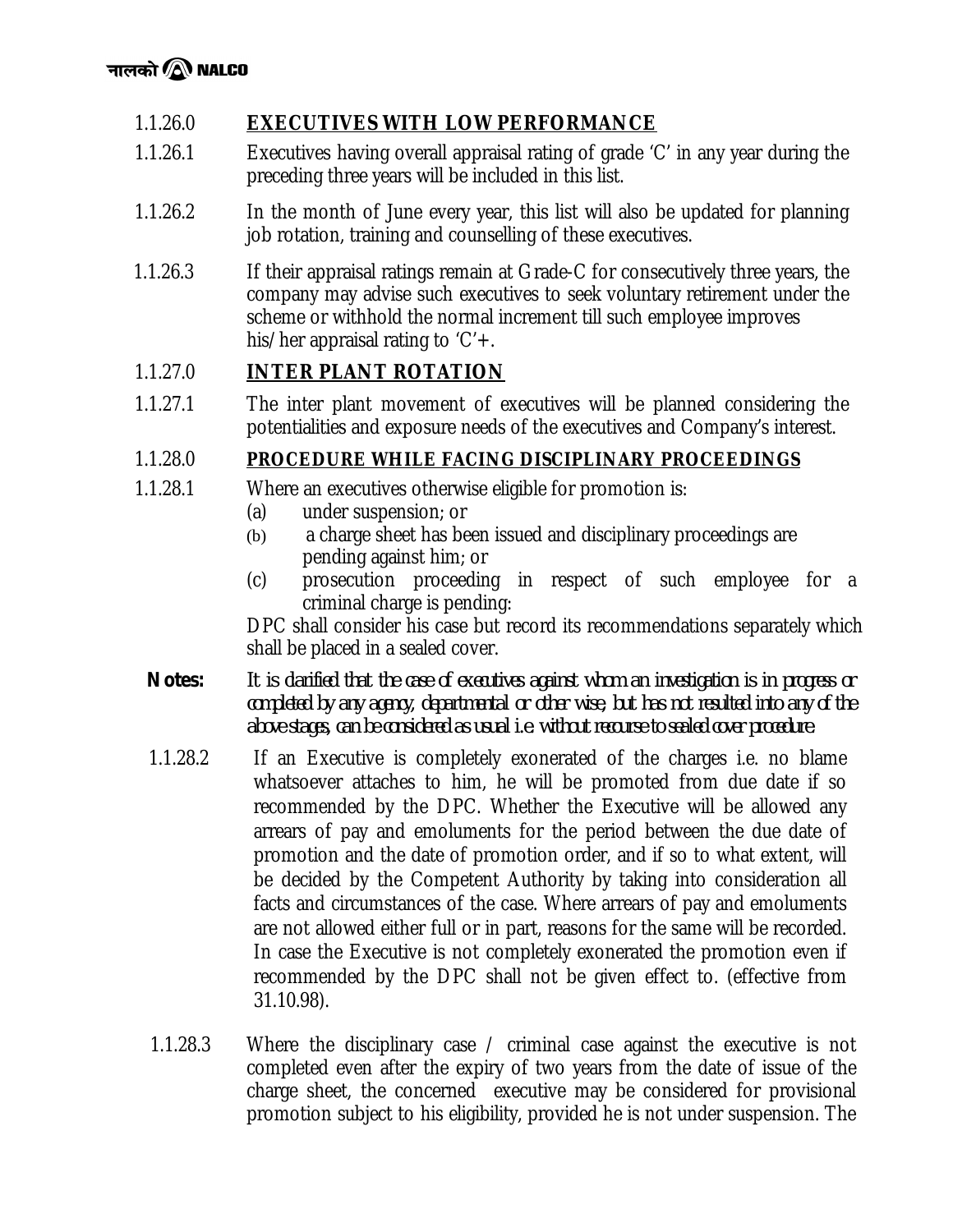desirability for provisional promotion may be considered by the Appointing Authority keeping in view whether or not:

- (a) the promotion is necessary in the interest of the Company;
- (b) the charges are serious enough to require continued denial of promotion;
- (c) there is likelihood of case coming to a close in near future;
- (d) delay in finalisation of the proceedings is attributable to the concerned executive;
- (e) the position on promotion may be misused by the concerned executive which may adversely affect the disciplinary proceedings.

### *Note: The Chief Executive may consult the appropriate agency and take their views into account where the departmental proceedings arose out of the investigations conducted by it. However, the Chief Executive is the final authority to decide such cases on the basis of facts and circumstances*.

- 1.1.28.4 The case of the concerned executive may be placed before the DPC to decide his suitability or otherwise for provisional promotion. The DPC will consider his case as per the normal policy without taking into account the pending disciplinary case against him. Based on the recommendations of the DPC provisional promotion may be given to the concerned executive with the approval of Chief Executive. The provisional promotion will be valid until further orders and shall not confer any right for regular promotion. The concerned executives shall not be confirmed in the higher post until promotion is regularised. In case the executive is fully exonerated, the promotion will be regularised and confirmation order in the higher post issue effective from due date. Wherever sealed covers are kept, the same shall be opened and the promotion shall count from the date the executive was first found fit for promotion. In case the executive is not fully exonerated, the provisional promotion shall stand withdrawn and the executive shall be deemed to have not been promoted. The penalty, if any, imposed shall count in his original post.
- 1.1.28.5 The executive on whom any penalty other than censure is imposed shall not be considered for promotion in subsequent two DPCs when it is due. An executive who has been censured shall not be considered for promotion in subsequent one DPC when it is due.
- 1.1.28.6 However, the position will be different, if prosecution has been launched and the same has resulted in some punishment inflicted by the competent court and the Central Government guidelines/ instructions in this connection will be adhered to.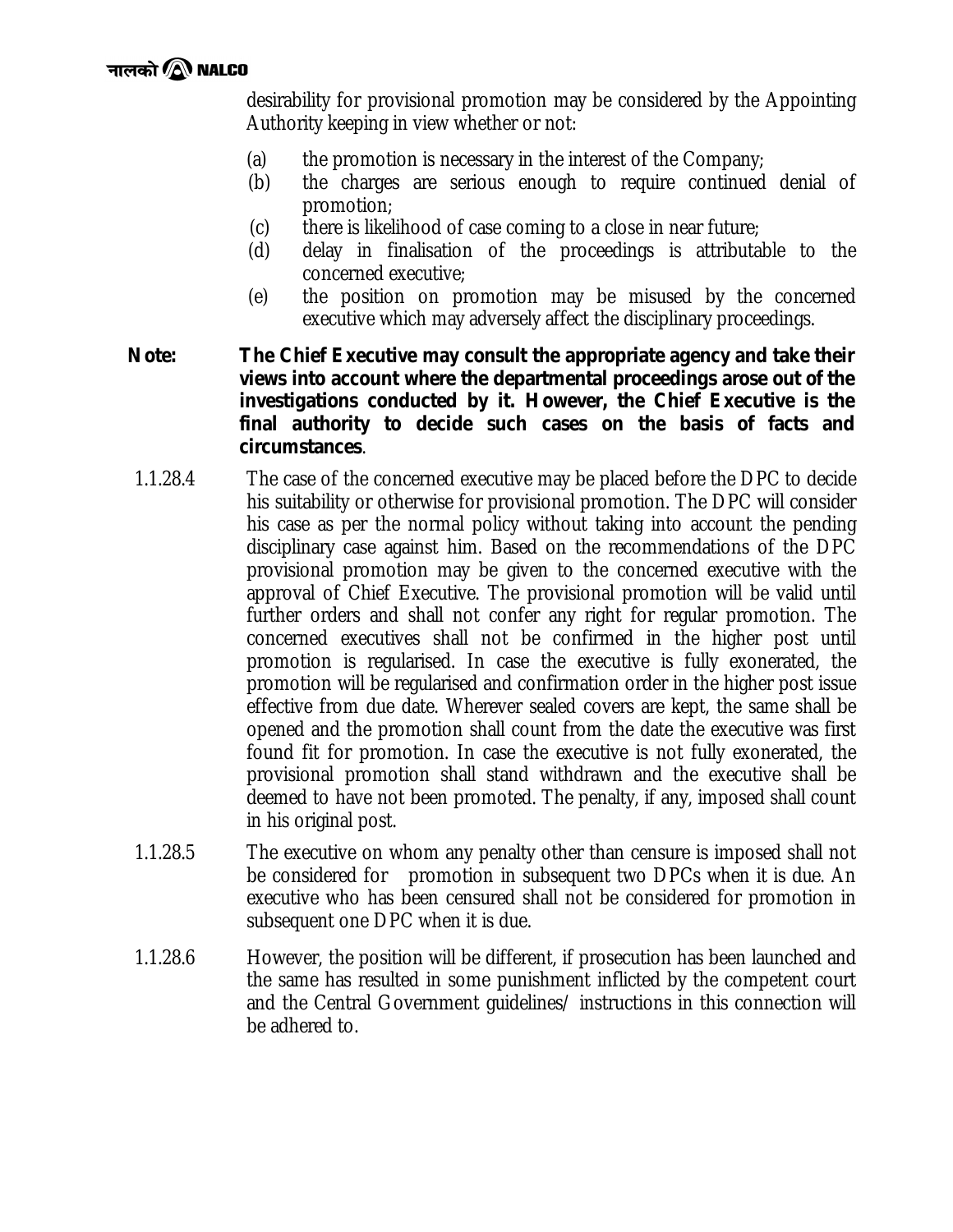# 1.1.29.0 **SENIORITY**

- 1.1.29.1 Seniority lists of executives shall be suitable maintained in each category of posts as per the cadre scheme. Seniority *inter-se* will be determined by the comparative merit position in the panel both in case of initial appointment as well as promotion. Seniority as between the persons drawn from two or more independent panels shall be determined with reference to the date of the panel i.e. persons appearing in the earlier panel being senior to those appearing in the latter panel.
- 1.1.29.2 However if an executive, in case of initial appointment joins his post after expiry of 4 months from the date of issue of offer of appointment his seniority shall be counted from the date of joining his post.
- 1.1.29.3 In case of promotion, if an executive fails to join his new place of posting on personal grounds within a period of three months from the specified date of joining as per promotion order, his seniority shall be counted from the date of joining the place of posting, if otherwise not specified in the order.
- 1.1.29.4 In case of Engineer/Management Trainees joining in a batch, the inter-se seniority of the trainees on their regularisation in the respective cadres shall be determined by their merit position as evaluated in the tests, their performance and conduct, in terms of approved GET/MT Scheme.
- 1.1.29.5 In case of deputationists getting absorbed in the Company, the seniority shall be reckoned from the date they had joined the deputation post, in case the absorption is in the same grade and from the date of absorption in case they are absorbed in a higher grade. In case of lateral recruitment from PSUs, seniority will be determined as per provision of advertisement of the post and/or terms of offer of appointment duly approved by Competent Authority.
- 1.1.29.6 In case inter-se seniority between two or more executives cannot be determined in accordance with the aforesaid rules, their inter-se seniority shall be fixed on the basis of their inter-se seniority in the next below grade.
- 1.1.29.7 In case of doubts about the seniority of an executive or inter-se seniority of two or more executives, such cases with all material facts shall be referred to the Chief Executives whose decision there on shall be final.
- 1.1.29.8 Selection Committee for recruitment may make special mention of the protection of seniority and joining attraction benefit over the pay protection, wherever appropriate:-

Besides, in case of urgent requirement, Selection Committee may recommend specific period buy out from the notice period in the previous organisation of the selected candidate.

The selected candidate will be paid transfer benefits as admissible to the corresponding grade of executives under TA Rules of NALCO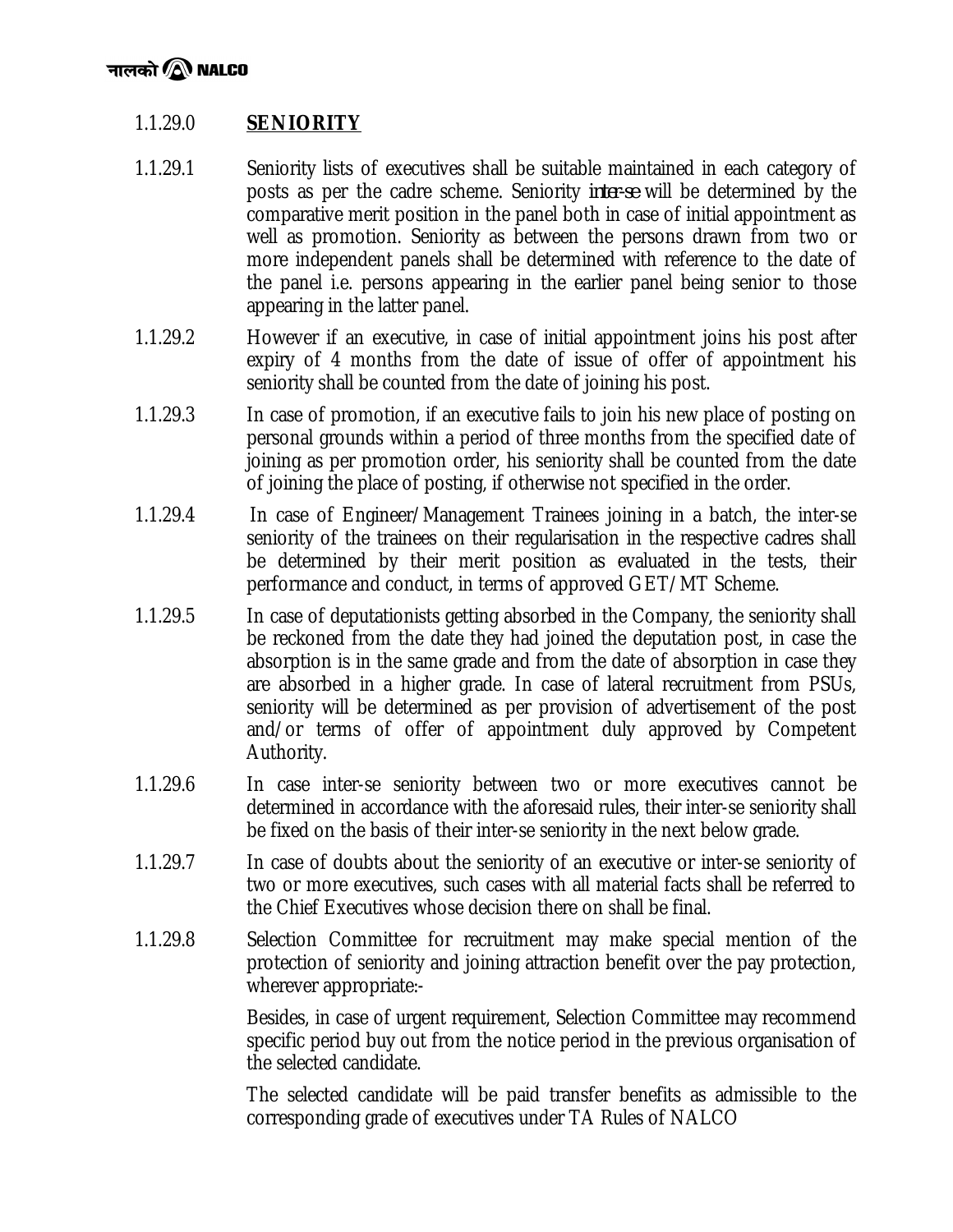# 1.1.29.9 STARTING BASIC IN CASES WHERE INITIAL PAY IS TO BE FIXED ABOVE THE MINIMUM OF THE GRADE:

# (i) FOR CANDIDATES FROM GOVT./PSU ORGANISATIONS FOLLOWING IDA /CDA PATTERN:

The pay(Basic Pay+DA) being drawn in the previous organisation is protected and next annual increment in the previous organisation, if due within 6 months, is also accounted for. On specific recommendation of selection committee, a joining attraction benefit, up to a maximum of amount equivalent to 2 increments at the minimum of scale of the post may be considered.

(ii) FOR CANDIDATES FROM PRIVATE SECTOR: The pay fixation will be done on case to case basis based on the specific recommendation of the Selection Committee and with the approval of CMD.

# 1.1.30.0 **APPEALS**

1.1.30.1 Any employee, who is aggrieved by an order of promotion on any ground, may appeal to the competent authority through proper channel within a month of the date of issue of the order granting such promotion.

# **PART-III**

# 1.1.31.0 **PROBATION & CONFIRMATION**

- 1.1.31.1 An executive on appointment as well as on promotion shall be on probation for a period of one year from the date he assumes charge of the post.
- 1.1.31.2 Notwithstanding anything contained in rule 32.1 the probation period of an executive may be terminated or extended for a period not exceeding one year with the approval of the Competent Authority.
- 1.1.31.3 If the probation is terminated, whether at the end of the normal probationary period of one year or at the end of the extended period.
	- (a) the services of the probationer, if he was directly recruited, will be terminated, and
	- (b) if the probationer was an employee of the Company and was appointed as an internal candidate, he will be reverted back to his earlier post/ grade.
	- (c) if the probationer was placed in a higher post/ grade by way of promotion, he will be reverted back to his earlier post/grade.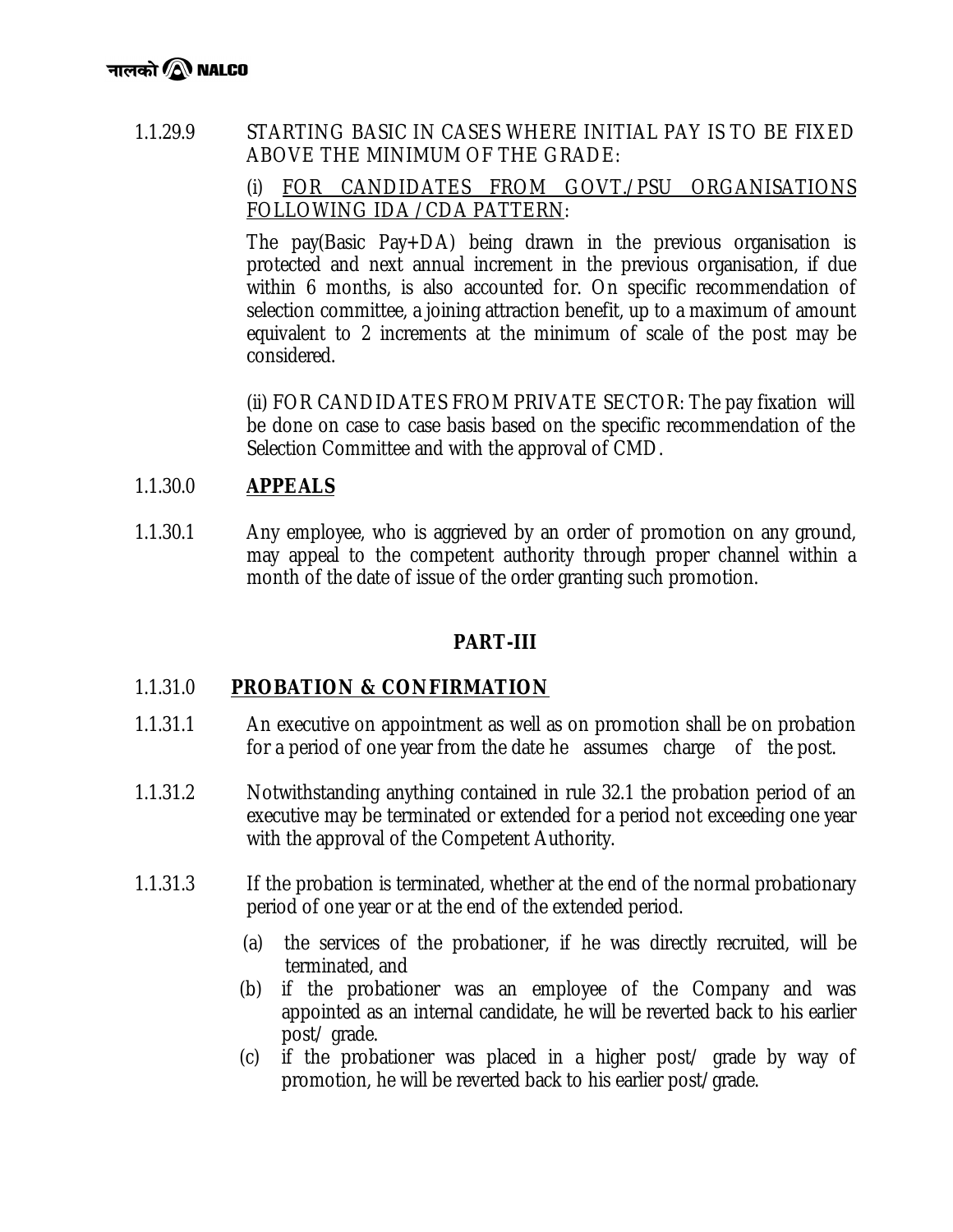# नालको $\bigcircledR$  NALCO

- 1.1.31.4 There shall, in each case of satisfactory completion of probation, be a written order to that effect. The order shall specify the date on which the probation is deemed to have been satisfactorily completed. In the absence of such an order, the probation period will be deemed to have been extended.
- 1.1.31.5 The probation assessment will be regulated through the "Probation Assessment Scheme for Executives" as decided/modified by the Competent Authority from time to time.

# 1.1.32.0 **COMPETENT AUTHORITY**

1.1.32.1 The Board of Directors is the competent authority to amend or cancel these rules or any part thereof at any time without notice. For all other purpose in these rules, including formulating of procedures interpretation of any provision of these rules and removal of difficulties, the Chief Executive is the competent authority.

## 1.1.33.0 **GUIDELINES/DIRECTIVES OF THE CENTRAL GOVERMENT**

1.1.33.1 Notwithstanding anything contained in these rules, the guidelines, directives and /or instructions issued by the Central Government to the public enterprises in general or to the Company in particular, in the matter of recruitment & promotion including reservation of vacancies for SCs & STs or any other category of persons and verifications of character and antecedents as adopted by the company shall be adhered to.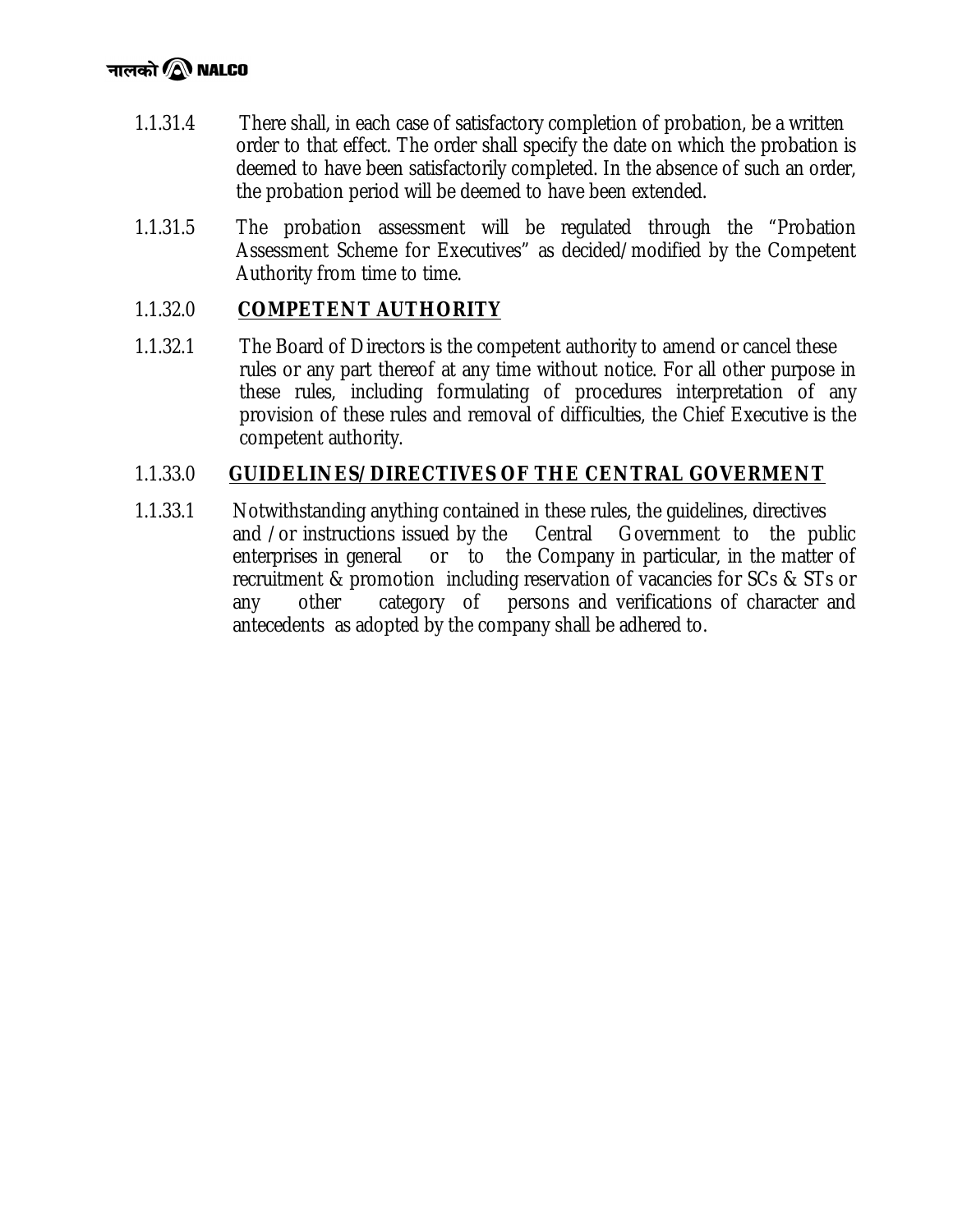## **LENGTH OF EXPERIENCE AND AGE LIMIT FOR RECRUITMENT TO POSTS AT VARIOUS LEVELS FOR EXTERNAL CANDIDATES**

| Level                                  | Minimum<br>length<br>0f<br>experience at executive level<br>(Years) | Age limit (Years) |
|----------------------------------------|---------------------------------------------------------------------|-------------------|
| $E-0$                                  |                                                                     |                   |
|                                        | 01                                                                  |                   |
|                                        | 04                                                                  |                   |
|                                        | 07                                                                  | $\leq 44$         |
| $\frac{E-1}{E-2}$<br>$\frac{E-3}{E-4}$ | 10                                                                  |                   |
| $E-5$                                  | 13                                                                  | $\leq 54$         |
| $E-6$                                  | 16                                                                  |                   |
| E-7 & above                            | 19                                                                  | $\leq 56$         |

Notes: Notes:

- (1) The minimum length of executive experience as mentioned above will be the minimum requirement to apply for the next higher level. However the Competent Authority may vary the experience requirement depending upon the requirement within the length of experience mentioned against each level. Candidates belonging to SC/ST Communities shall be given relaxation in total experience by one year.
- (2) Candidates belonging to SC/ST & OBC communities shall be given relaxation in age as per Government directives. However, the age limit with such relaxations should not exceed 56 years.
- (3) The Competent Authority may, for reasons to be recorded in writing, at any stage relax the minimum length of experience and the prescribed age limit for recruitment to a post, if he considers necessary in the interest of the Company.
- (4) MBBS/BDS doctors without any experience may be inducted at E0 grade based on the score obtained in NEET-PG and interview with weightage of 90% and 10% respectively. However, MBBS/BDS having post qualification experience of one year may be inducted at E1 grade.
- (5) MD/MS/Recognised post MBBS Diploma without any experience will inducted at E2 grade and for E3 grade it will be 03 years post qualification experience and for next higher grades it will increase with 03 years for each grade.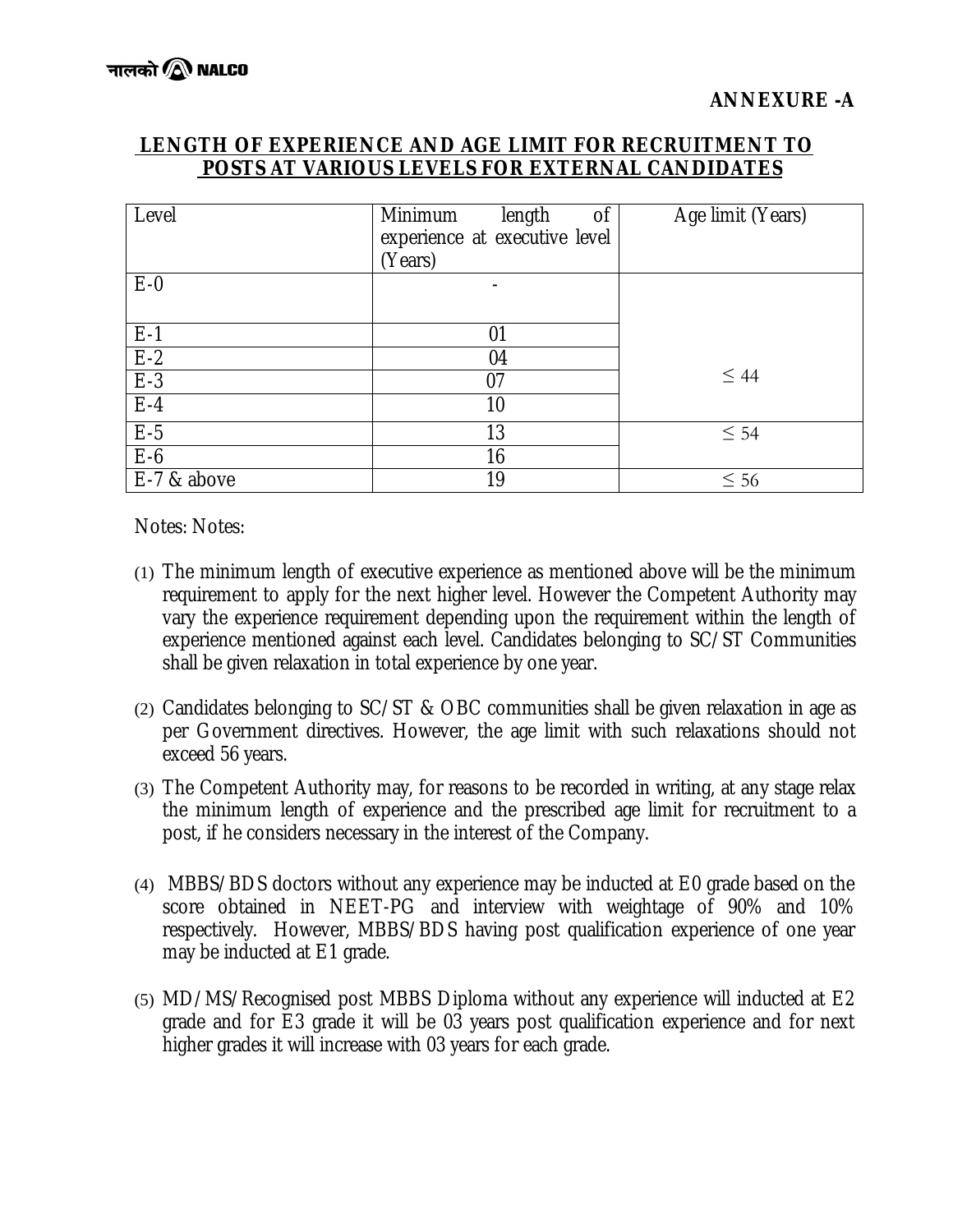#### **PRESCRIBED QUALIFICATION FOR APPOINTMENTS TO CADRE/EX-CADRE EXECUTIVE POSTS**

| $\overline{\text{SI}}$<br>No. | Cadre/Discipline                                                                                                                  | Prescribed qualification for appointment                                                                                                                                                                                                                                                                                                                                                                                                                                                                                                                                                                                    |
|-------------------------------|-----------------------------------------------------------------------------------------------------------------------------------|-----------------------------------------------------------------------------------------------------------------------------------------------------------------------------------------------------------------------------------------------------------------------------------------------------------------------------------------------------------------------------------------------------------------------------------------------------------------------------------------------------------------------------------------------------------------------------------------------------------------------------|
|                               | <b>TECHNICAL STREAM</b>                                                                                                           |                                                                                                                                                                                                                                                                                                                                                                                                                                                                                                                                                                                                                             |
| $\mathbf{1}$                  | <b>Chemical Engineering</b>                                                                                                       | Degree in Chemical Engineering OR<br>M. Tech in Applied Chemistry                                                                                                                                                                                                                                                                                                                                                                                                                                                                                                                                                           |
| $\overline{2}$                | <b>Metallurgical Engineering</b>                                                                                                  | Degree in metallurgical Engineering                                                                                                                                                                                                                                                                                                                                                                                                                                                                                                                                                                                         |
| 3                             | <b>Mechanical Engineering</b><br>(including Production<br>engineering.)                                                           | Degree in<br>Mechanical<br>Engineering/<br>Production Engineering.                                                                                                                                                                                                                                                                                                                                                                                                                                                                                                                                                          |
| 4                             | <b>Electrical Engineering</b>                                                                                                     | Degree in Electrical Engineering. Or Power<br>Engineering.                                                                                                                                                                                                                                                                                                                                                                                                                                                                                                                                                                  |
| 5                             | Civil Engineering (including<br>Architecture or Ceramics)                                                                         | Civil/Architecture/Ceramics<br>Degree<br>in<br>Engineering.                                                                                                                                                                                                                                                                                                                                                                                                                                                                                                                                                                 |
| 6                             | Electronics & Instrumentation<br>(Including Tele-<br>communication)                                                               | Degree in Electronics /Instrumentation<br>/Telecom Engineering./ Degree in Electrical<br>Engineering.                                                                                                                                                                                                                                                                                                                                                                                                                                                                                                                       |
| $\overline{1}$                | Mining                                                                                                                            | Degree or equivalent Diploma in Mining<br>Engineering & First Class Metalliferrous Mines<br>Certificate<br>Manager's<br>of<br>Competency<br>(Unrestricted/Restricted)                                                                                                                                                                                                                                                                                                                                                                                                                                                       |
| 8                             | Geology                                                                                                                           | M.Sc.(Geology)                                                                                                                                                                                                                                                                                                                                                                                                                                                                                                                                                                                                              |
| 9                             | <b>Chemistry Laboratory</b>                                                                                                       | M.Sc.(Chemistry) or AIC.                                                                                                                                                                                                                                                                                                                                                                                                                                                                                                                                                                                                    |
| 10                            | Management Service (Including<br>Corporate Planning, Quality<br>Management, Business<br>Development, Indl. Engg.<br>EDP/ System.) | Degree in Engg. OR any discipline is essential.<br>Degree in Management or equivalent recognised<br>PG Diploma in Management (Duration of not<br>less than 2 years or full time regular Course of 1<br>year) OR PG Diploma in Industrial Engineering.<br>(Duration of Not less than 2 years or full time<br>regular Course of 1 year) OR ACA/AICWA or<br>recognised qualification in EDP. OR recognised<br>PG Diploma in Computer Science (Duration of<br>not less than 2 years) OR Master in Computer<br>Application OR /M.Tech. in Applied Science OR<br>Degree in Indl. Engineering. / Computer Science<br>is desirable. |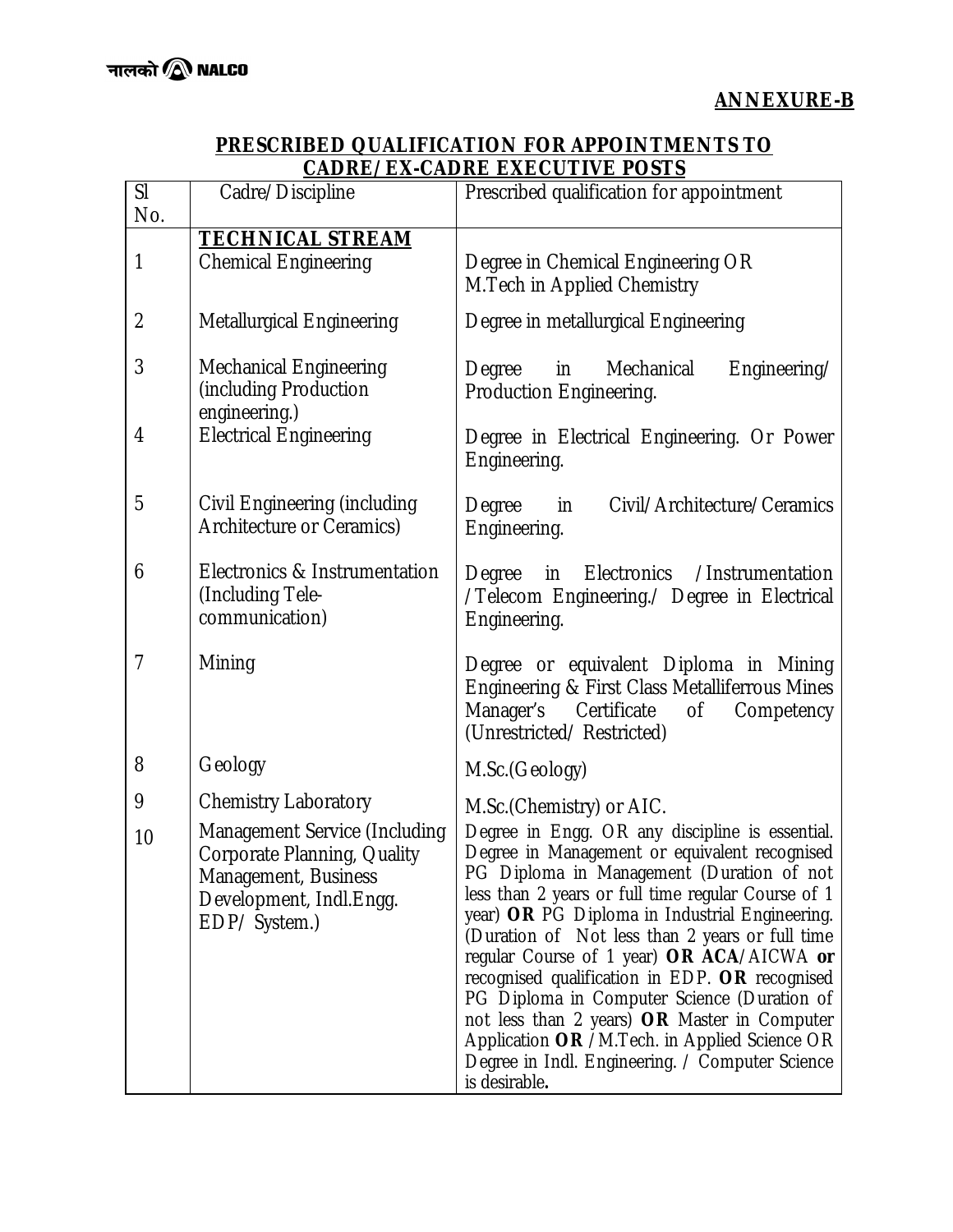| नालको $\bigcirc$ NALCO |                                                             |                                                                                                                                                                                                                                                                                                                                                                                                                                                               |  |
|------------------------|-------------------------------------------------------------|---------------------------------------------------------------------------------------------------------------------------------------------------------------------------------------------------------------------------------------------------------------------------------------------------------------------------------------------------------------------------------------------------------------------------------------------------------------|--|
| SI No.                 | Cadre/Discipline                                            | Prescribed qualification for appointment                                                                                                                                                                                                                                                                                                                                                                                                                      |  |
| 11                     | <b>Environmental Engineering</b>                            | Degree in Engg. with PG Diploma<br>in<br>Environmental<br>Science/Degree<br>in<br><b>Environmental Engineering.</b>                                                                                                                                                                                                                                                                                                                                           |  |
| 12                     | Safety<br><b>NON TECHNICAL STREAM</b>                       | Degree in Engg. with recognised Diploma in<br><b>Industrial Safety.</b>                                                                                                                                                                                                                                                                                                                                                                                       |  |
| $\mathbf{1}$           | Finance & Accounts<br>(Including)<br><b>Internal Audit)</b> | Degree in any discipline with ACA/AICWA<br>OR MBA with specialisation in Finance<br>Management.                                                                                                                                                                                                                                                                                                                                                               |  |
| $\overline{2}$         | <b>Materials Management</b>                                 | Degree in Engg or any discipline is essential.<br>Degree or recognised PG Diploma in Materials<br>Management (Duration of not less than 2 years<br>or full time regular course of 1 year) OR MBA<br>specialisation<br>Materials<br>with<br>$\mathsf{in}$<br>Management/Supply<br>Chain<br>/Logistics<br>(Duration of not less than 2 years or full time<br>regular course of 1 year) is desirable                                                             |  |
| 3                      | Marketing                                                   | Degree in Engg or any discipline is essential<br>Degree or Recognised PG Diploma in<br>Management majoring in Marketing or Export<br>Management (Duration of not less than 2 year<br>or full time regular course of 1 year) OR MBA<br>with specialisation in Marketing/ Export<br>Management (Duration of not less than 2<br>years) is desirable.                                                                                                             |  |
| 4                      | HRD & Administration                                        | Degree in any discipline is essential. Degree or<br>Recognised PG Diploma<br>in<br>Personnel<br>Management/ Labour Welfare/ Industrial<br>Relations/ Management/<br>Behavioural<br>Science/Trg. & Development/HRD/HRM<br>(duration of not less than 2 years or full time<br>regular course of 1 year) OR MBA with<br>specialisation<br>in PM/IR/HRD/HRM<br>(Duration of not less than 2 years) OR PG<br>Diploma in Social Welfare (IISW,Cal) is<br>desirable. |  |
| 5                      | Medical                                                     | (i) MBBS/BDS for posts at E-0 to E-6 only.<br>(ii) MD/MS/Recognised post MBBS Diploma<br>for induction at E-2 and above level.                                                                                                                                                                                                                                                                                                                                |  |
| 6                      | <b>Publics Relations &amp; Corporate</b><br>Communication   | Degree in any discipline is essential. Recognised<br>PG Diploma in Journalism OR Mass<br>Communication OR Creative Writing is<br>desirable.                                                                                                                                                                                                                                                                                                                   |  |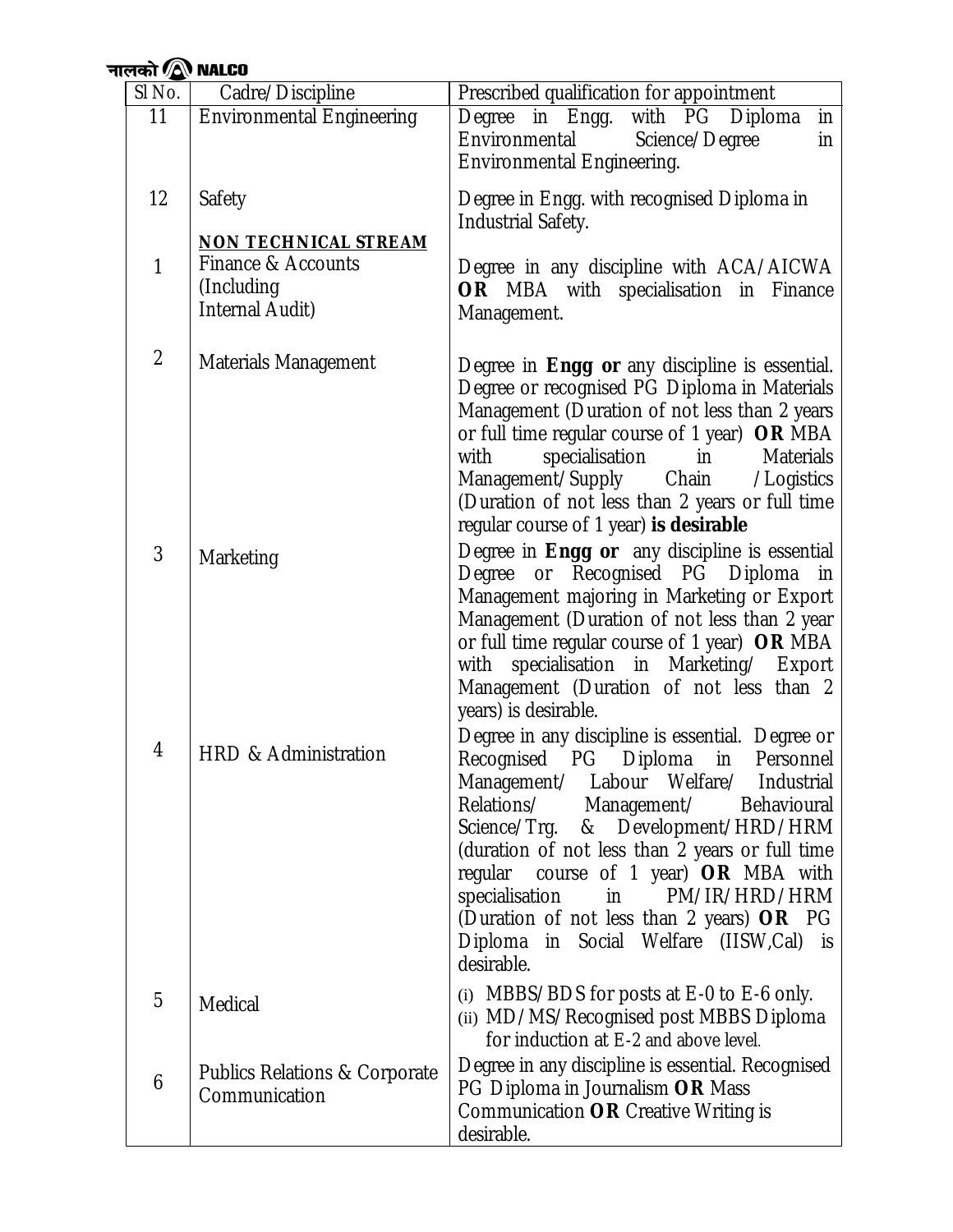| SI<br>No.      | Cadre/Discipline                                 | Prescribed qualification for appointment                                                                                                                                                                                         |
|----------------|--------------------------------------------------|----------------------------------------------------------------------------------------------------------------------------------------------------------------------------------------------------------------------------------|
| $\overline{7}$ | Horticulture                                     | Degree in Agriculture/ Forestry with<br>Specialisation in Horticulture OR Recognised<br>PG qualification in Horticulture.                                                                                                        |
| 8              | <b>Company Secretary</b>                         | Degree in any discipline and ACS.                                                                                                                                                                                                |
| 9              | Legal                                            | Degree in any discipline with Graduate Degree<br>in Law OR Integrated Law of 5 yrs duration.                                                                                                                                     |
| 10             | Despatch/Excise/Traffic,<br>Shipping & Transport | Degree in any discipline is essential. PG<br>diploma in Management (Duration of not less<br>than 2 years or full time regular course of 1<br>year) is desirable.                                                                 |
| 11             | Secretarial including<br>Co-ordiantion           | Post Graduate in any discipline<br>with<br>Proficiency Certificate in Shorthand<br><b>OR</b><br>Graduate in any discipline with Diploma in<br>Secretarial Practice/ Commercial Practice.<br>MCA/Diploma in computer is desirable |
| 12             | Raja Bhasa                                       | Post Graduate Degree in Hindi.                                                                                                                                                                                                   |
| 13             | Library                                          | Degree in any discipline with bachelor Degree<br>in Library Science.                                                                                                                                                             |

*Notes:*

*Other discipline/ functions not mentioned above will be considered as Ex-cadre.* 

*Qualification for both Cadre and Ex-cadre posts may be formulated with the approval of Competent Authority.* 

*Vigilance: May be taken on deputation from other cadres initially for a period of 3 years.*

*R&D: will be a separate cadre and prescribed qualification for the same would be prescribed with the approval of CMD.*

*All prescribed (both essential and desirable) qualifications for appointment to Executive level posts should be from Recognised Universities/ Institutions of repute conferring Degrees/ Diplomas which are recognised by the Government of India from time to time.*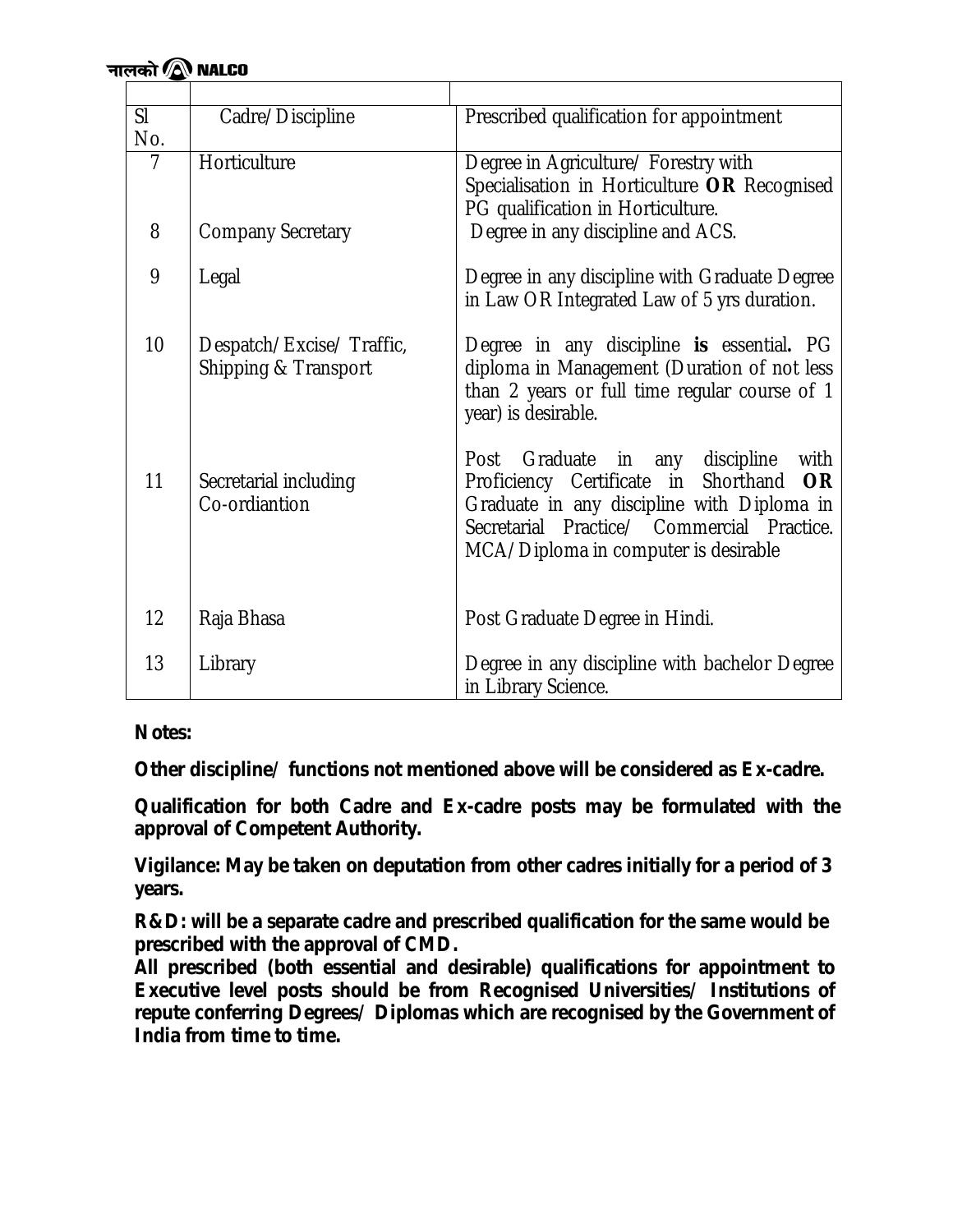# **CENTRALISED CADRE SCHEME FOR PROMOTION UPTO & INCLUDING E-6**

| SL NO.         | Cadre/ Discipline                                                                                                                   |                                                       |
|----------------|-------------------------------------------------------------------------------------------------------------------------------------|-------------------------------------------------------|
|                | <b>TECHNICAL STREAM</b>                                                                                                             | <b>NON TECHNICAL STREAM</b>                           |
|                | <b>Chemical Engineering</b>                                                                                                         | Finance & Accounts (Including<br>1<br>Internal Audit) |
| $\overline{2}$ | <b>Metallurgical Engineering</b>                                                                                                    | <b>Materials Management</b><br>2                      |
| 3              | Mechanical/Production Engg.                                                                                                         | 3<br>Marketing                                        |
| $\overline{4}$ | <b>Electrical Engineering</b>                                                                                                       | <b>HRD &amp; Administration</b><br>4                  |
| 5              | Civil Engineering (including<br>Architecture or Ceramics)                                                                           | Medical<br>5                                          |
| 6              | Electronics & Instrumentation<br>(Including Telecommunication)                                                                      | Public relations & Corporate<br>6<br>Communication.   |
| 7              | Mining                                                                                                                              | Horticulture<br>7                                     |
| 8              | Geology                                                                                                                             | 8<br><b>Company Secretary</b>                         |
| 9              | Chemistry/Laboratory                                                                                                                | 9<br>Legal                                            |
| 10             | Management service (including<br>Corporate Planning, Quality<br>Management, Business<br>Development, Indl. Engg. And<br>EDP/System) | 10 Despatch/Excise/Traffic, Shipping<br>& Transport   |
| 11             | <b>Environmental Engineering</b>                                                                                                    | Secretarial including Co-ordination<br>11             |
| 12             | Safety                                                                                                                              | Raja Bhasa.<br>12                                     |
| 13             |                                                                                                                                     | 13<br>Library                                         |

Notes:

*Other disciplines/functions not mentioned above will be considered as Ex- Cadre. Vigilance: May be taken on deputation from other cadres initially for a period of* 

<sup>3</sup> years.<br>R& D May be d *R& D May be drawn from other cadres on immediate absorption basis.*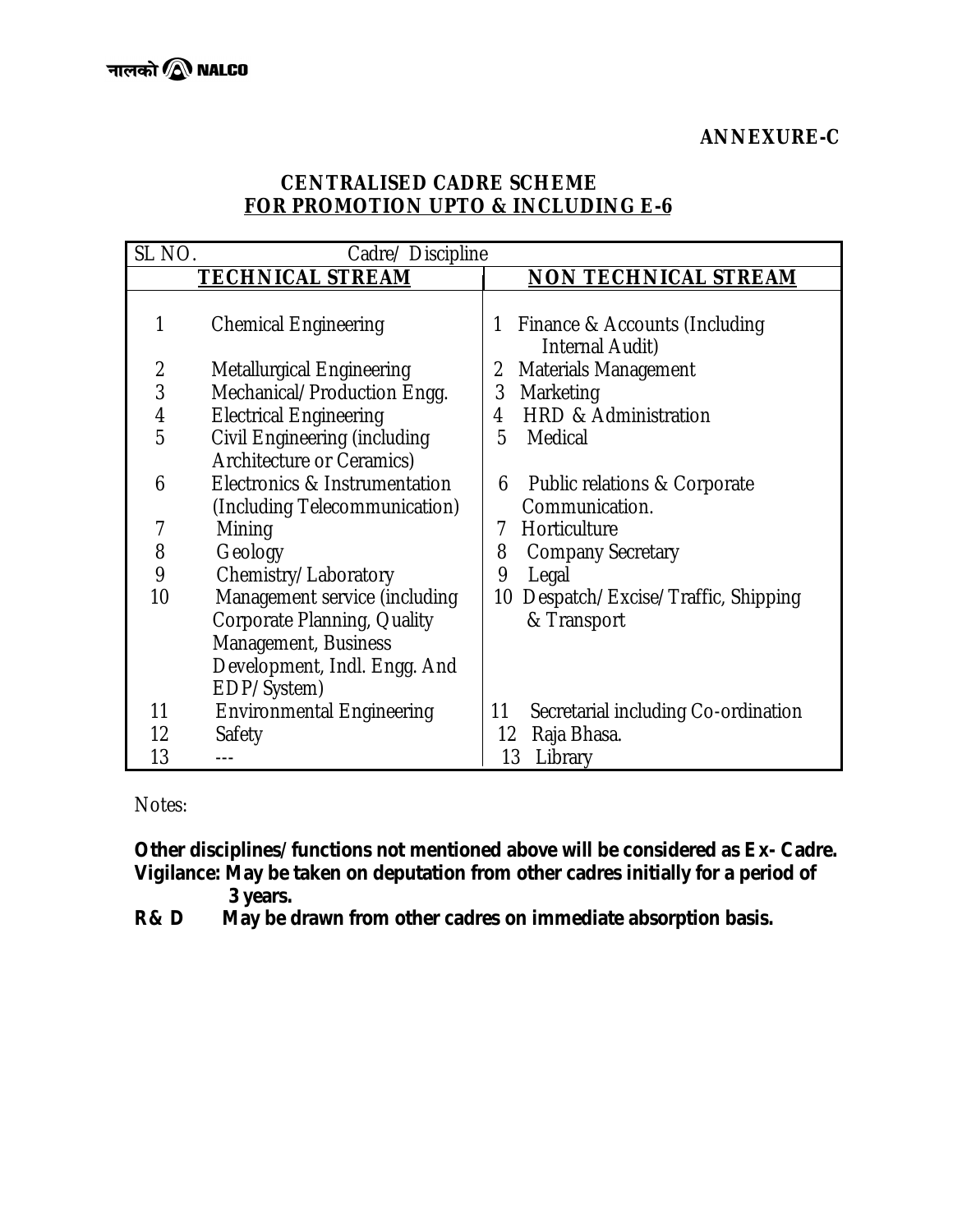# **ANNEXURE-D**

# **INTERGRATED ALLIED CADRES (E-7 & E-8 GRADE)**

| SL NO.         | Integrated cadre                        | <b>Included Allied cadres</b>           |
|----------------|-----------------------------------------|-----------------------------------------|
|                | <b>Engineering &amp; Allied Service</b> | Chemical                                |
|                |                                         | Metallurgical                           |
|                |                                         | Mechanical/Production                   |
|                |                                         | Electrical                              |
|                |                                         | Civil Engineering including             |
|                |                                         | <b>Architecture or Ceramics</b>         |
|                |                                         | Electronics and Instrumentation         |
|                |                                         | including telecommunication             |
|                |                                         | Management Services (including          |
|                |                                         | Corporate Planning, Quality             |
|                |                                         | Management Services, Business           |
|                |                                         | Development, Industrial Engg. And       |
|                |                                         | EDP/System)                             |
|                |                                         | <b>Environmental Engineering</b>        |
| $\overline{2}$ | Mining & Geology                        | Mining & Geology                        |
| 3              | <b>Commercial Management</b>            | Materials, Marketing, Despatch, Excise, |
|                |                                         | Traffic, Shipping & Transport.          |
| 4              | Personnel,<br>Resource,<br>Human        | Training, HRD, PR & Corporate           |
|                | administration, Management              | <b>Communication &amp; Law</b>          |
| 5              | Finance & Accounts                      | Finance & Accounts and Internal Audit.  |

#### *Notes:*

- 1. *Disciplines not covered above, shall be independent cadres for promotion to posts upto E-8 level.*
- 2. *Vigilance- May be taken on deputation from other cadres.*
- 3. *R & D: May be drawn from other cadres on immediate absorption basis.*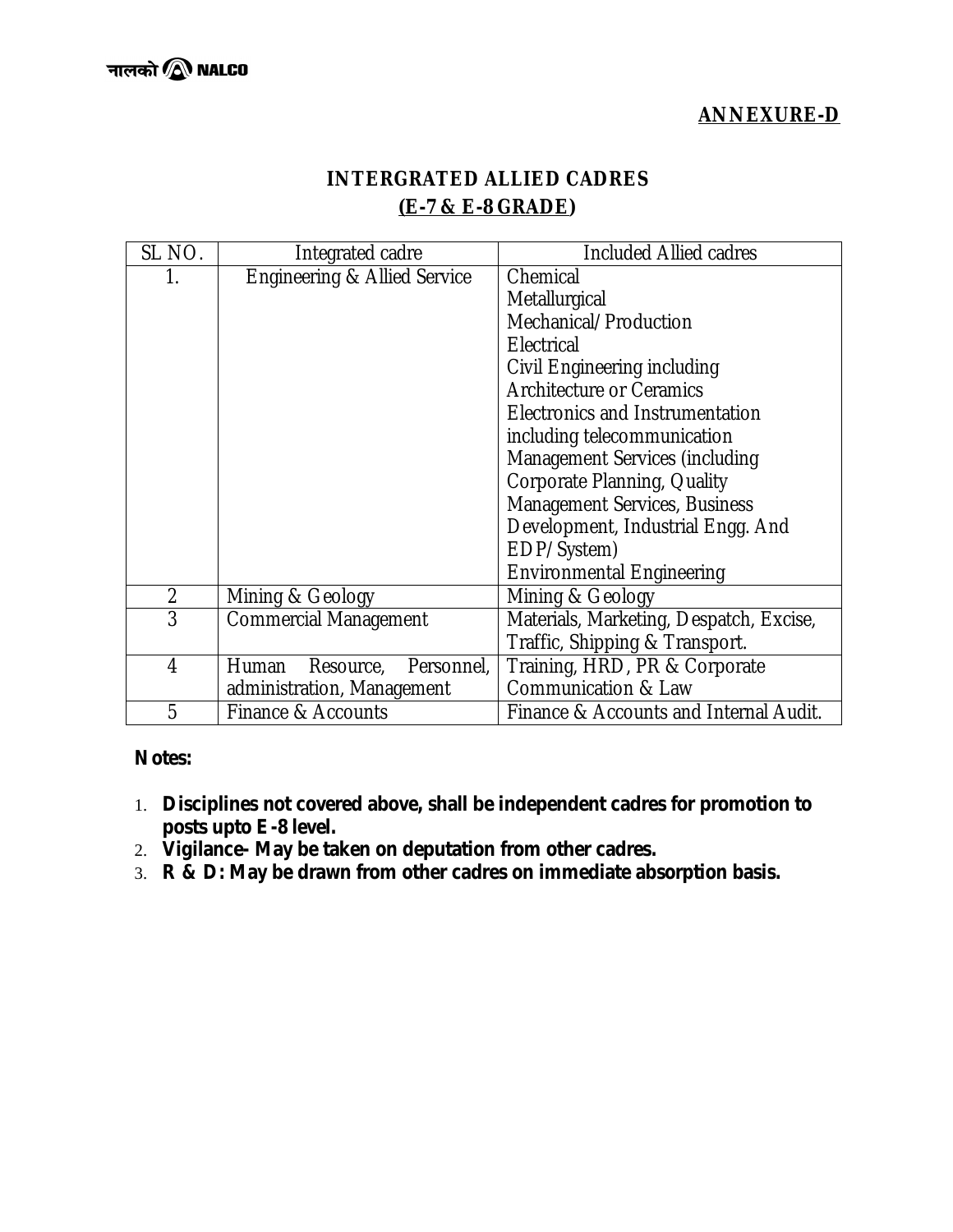# **RELAXED QUALIFICATION FOR PROMOTION**

| SL.NO          | Cadre/Discipline                                                                                                                                         | Qualification                                                                                                                                                                                                                                                                                                                                                                                                                                                      |
|----------------|----------------------------------------------------------------------------------------------------------------------------------------------------------|--------------------------------------------------------------------------------------------------------------------------------------------------------------------------------------------------------------------------------------------------------------------------------------------------------------------------------------------------------------------------------------------------------------------------------------------------------------------|
|                | <b>TECHNICAL STREAM</b>                                                                                                                                  |                                                                                                                                                                                                                                                                                                                                                                                                                                                                    |
| 1              | <b>Chemical Engineering</b>                                                                                                                              | Diploma in chemical Engineering OR M.Sc                                                                                                                                                                                                                                                                                                                                                                                                                            |
| $\overline{2}$ | <b>Metallurgical Engineering</b>                                                                                                                         | Diploma in Metallurgical Engineering OR M.Sc                                                                                                                                                                                                                                                                                                                                                                                                                       |
| 3              | Mechanical<br>Engineering<br>(Including<br>Production<br>$Engg.$ )                                                                                       | Diploma in Mechanical/Production Engg.                                                                                                                                                                                                                                                                                                                                                                                                                             |
| 4              | <b>Electrical Engineering</b>                                                                                                                            | Diploma in Electrical Engg. or Power Engg.                                                                                                                                                                                                                                                                                                                                                                                                                         |
| 5              | Civil Engineering (including<br>Architecture or Ceramics)                                                                                                | Diploma in civil/architecture/Ceramics<br>Engineering                                                                                                                                                                                                                                                                                                                                                                                                              |
| 6              | &<br>Electronic<br>Instrumentation<br>Engg.(Including                                                                                                    | Diploma in Electronics Engg/ Instrumentation<br>Engg./Electrical Engg./ telecom                                                                                                                                                                                                                                                                                                                                                                                    |
| $\overline{1}$ | Telecommunication)<br>Mining                                                                                                                             | Diploma in Mining Engg. with Second Class<br>certificate of competency in Mines/ Survey.                                                                                                                                                                                                                                                                                                                                                                           |
| 8              | Geology                                                                                                                                                  |                                                                                                                                                                                                                                                                                                                                                                                                                                                                    |
| 9              | Chemistry/Laboratory                                                                                                                                     |                                                                                                                                                                                                                                                                                                                                                                                                                                                                    |
| 10             | Management<br>services<br>(Including<br>Corporate<br>Planning,<br>Quality<br>management,<br><b>Business</b><br>Development, Indl. Engg.,<br>EDP/System). | Degree in any discipline with recognised<br>Diploma in Management (duration not less<br>than 1 year) OR Degree in any discipline with<br>recognised Diploma in Indl. Engg. (Duration<br>of not less than 1 year) OR Degree in any<br>discipline with Inter CA/ICWA and recognised<br>qualification in EDP OR Degree in any<br>discipline with recognised<br>Diploma<br>in<br>Computer Sc. (Duration of not less than 1 year)<br>OR Diploma in Engineering. OR M.Sc |
| 11             | <b>Environmental Engineering</b>                                                                                                                         | Diploma in engineering with recognised                                                                                                                                                                                                                                                                                                                                                                                                                             |
| 12             | Safety                                                                                                                                                   | Diploma in Environmental Science.<br>B.Sc/Diploma in Engineering with recognised<br>diploma in Industrial safety. (Full time regular<br>course of 1 year)                                                                                                                                                                                                                                                                                                          |
|                |                                                                                                                                                          |                                                                                                                                                                                                                                                                                                                                                                                                                                                                    |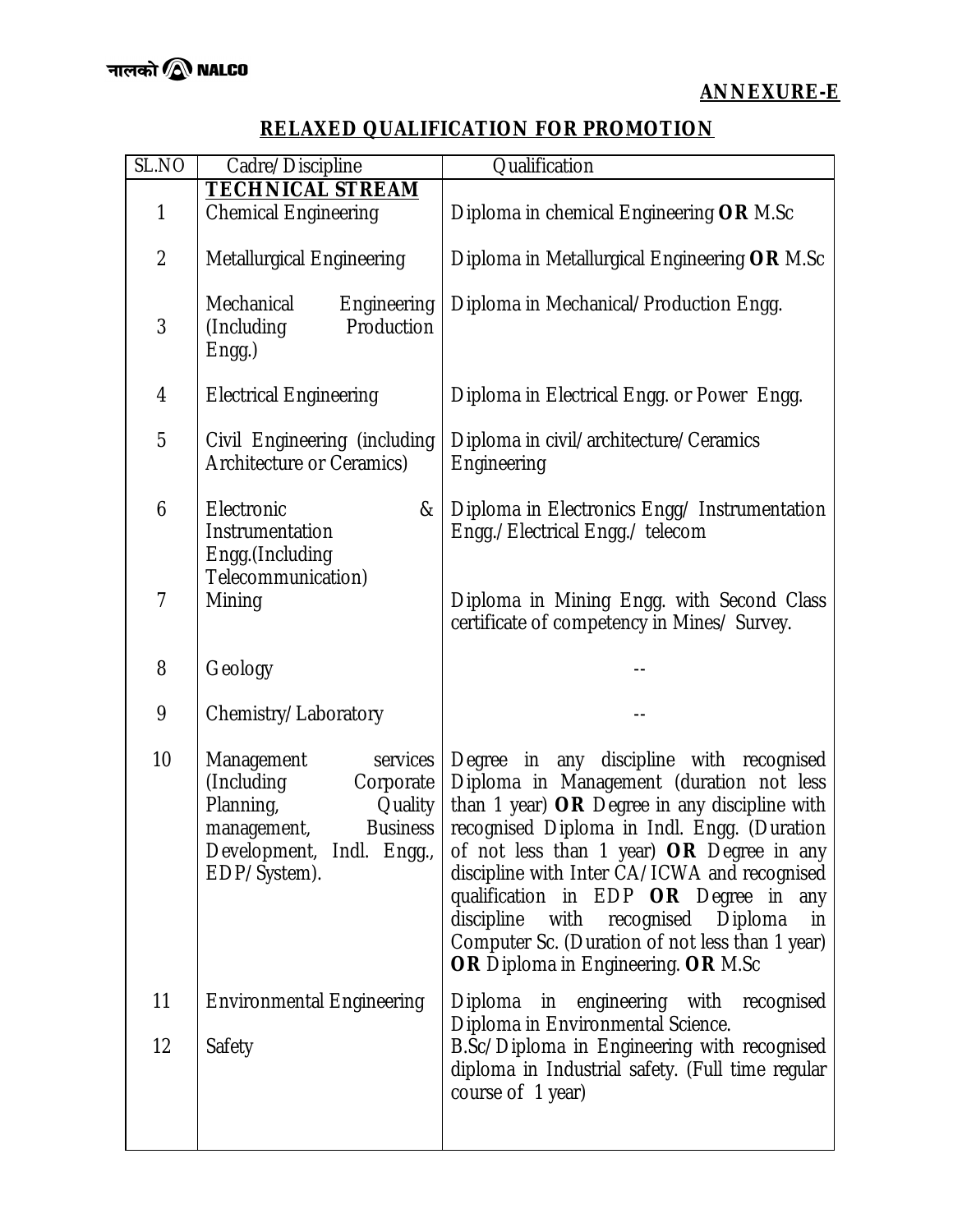| नालको $\,\blacksquare\,$ <code>NALCO</code> |                                                                 |                                                                                                                                                                                                                                                                    |
|---------------------------------------------|-----------------------------------------------------------------|--------------------------------------------------------------------------------------------------------------------------------------------------------------------------------------------------------------------------------------------------------------------|
|                                             | <b>NON</b><br><b>TECHNICAL</b>                                  |                                                                                                                                                                                                                                                                    |
|                                             | <b>STREAM</b>                                                   |                                                                                                                                                                                                                                                                    |
|                                             | Finance<br><b>Accounts</b><br>&                                 | Degree in any discipline with Inter CA/ICWA                                                                                                                                                                                                                        |
| 1                                           | (Including Internal audit)                                      | OR M.Com OR SAS.                                                                                                                                                                                                                                                   |
| $\overline{2}$                              | Materials Management                                            | Degree in any discipline with recognised Diploma<br>in Materials Management (Duration of not less<br>than 1 year) OR Diploma in Engineering OR PG<br>degree in any discipline                                                                                      |
| 3                                           | Marketing                                                       | Degree in any discipline with recognised<br>Diploma in Marketing or Sales Management<br>(Duration of not less than 1 year) OR Diploma<br>in Engineering OR PG Degree in any<br>discipline.                                                                         |
| 4                                           | <b>HRD &amp; Administration</b>                                 | Degree in any discipline with recognised<br>Diploma<br>in<br>Personnel<br>Mgt./Labour<br>Welfare/Industrial Relations/Behavioural Sc./<br>Trg. & Dev./ HRD/ HRM (Duration of not<br>less than 1 year ) OR PG Degree in any<br>discipline OR Diploma in Engineering |
| 5                                           | <b>Medical</b>                                                  |                                                                                                                                                                                                                                                                    |
|                                             |                                                                 |                                                                                                                                                                                                                                                                    |
| 6                                           | <b>Public Relations &amp;</b><br><b>Corporate Communication</b> | PG Degree in any discipline                                                                                                                                                                                                                                        |
| $\overline{1}$                              | Horticulture                                                    |                                                                                                                                                                                                                                                                    |
| 8                                           | Legal                                                           |                                                                                                                                                                                                                                                                    |
| 9                                           | Despatch/Excise/Traffic/<br>Shipping & Transport                | Degree in any discipline with recognised<br>Diploma in Mgt. (Duration of not less than 1<br>year) OR Diploma in Engineering OR PG<br>Degree in any discipline.                                                                                                     |
| 10                                          | Secretarial including<br>Coordination.                          | with<br>proficiency<br>Degree<br>Certificate<br>in<br>Shorthand.                                                                                                                                                                                                   |
| 11                                          | Raja Bhasa                                                      |                                                                                                                                                                                                                                                                    |
| 12                                          | Documentation                                                   | Degree in any discipline with diploma in<br>Library Science.                                                                                                                                                                                                       |
| 13                                          | <b>Company Secretary</b>                                        | Degree in any discipline with Inter CS.                                                                                                                                                                                                                            |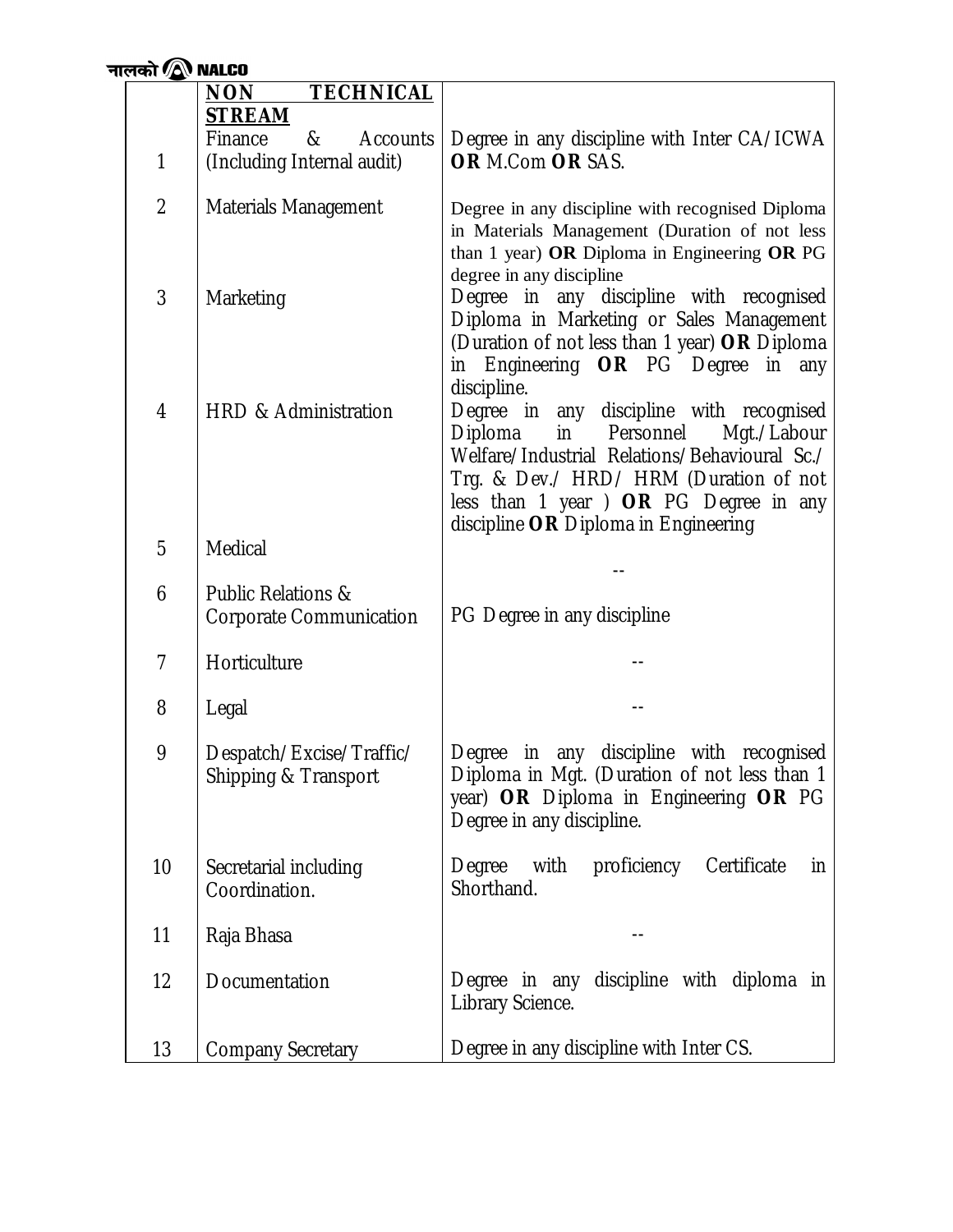# नालको $\circledR$  NALCO

Notes:

*Other discipline/functions not mentioned above will be considered as Ex-cadre.*

*Vigilance: May be taken on deputation from other cadres initially for a period of 3 years.*

*R & D : May be drawn from other cadres on immediate absorption basis.*

*The prescribed relaxed qualifications are required for promotion to Executive level posts (except where candidates have been recruited to executive level with degree in any discipline as essential qualification and relevant professional qualification as desirable) and should be from recognised universities/Institutions of repute conferring Degree/Diplomas which are recognised by the Government of India and the candidates should have in line experience.*

*Foot Note:*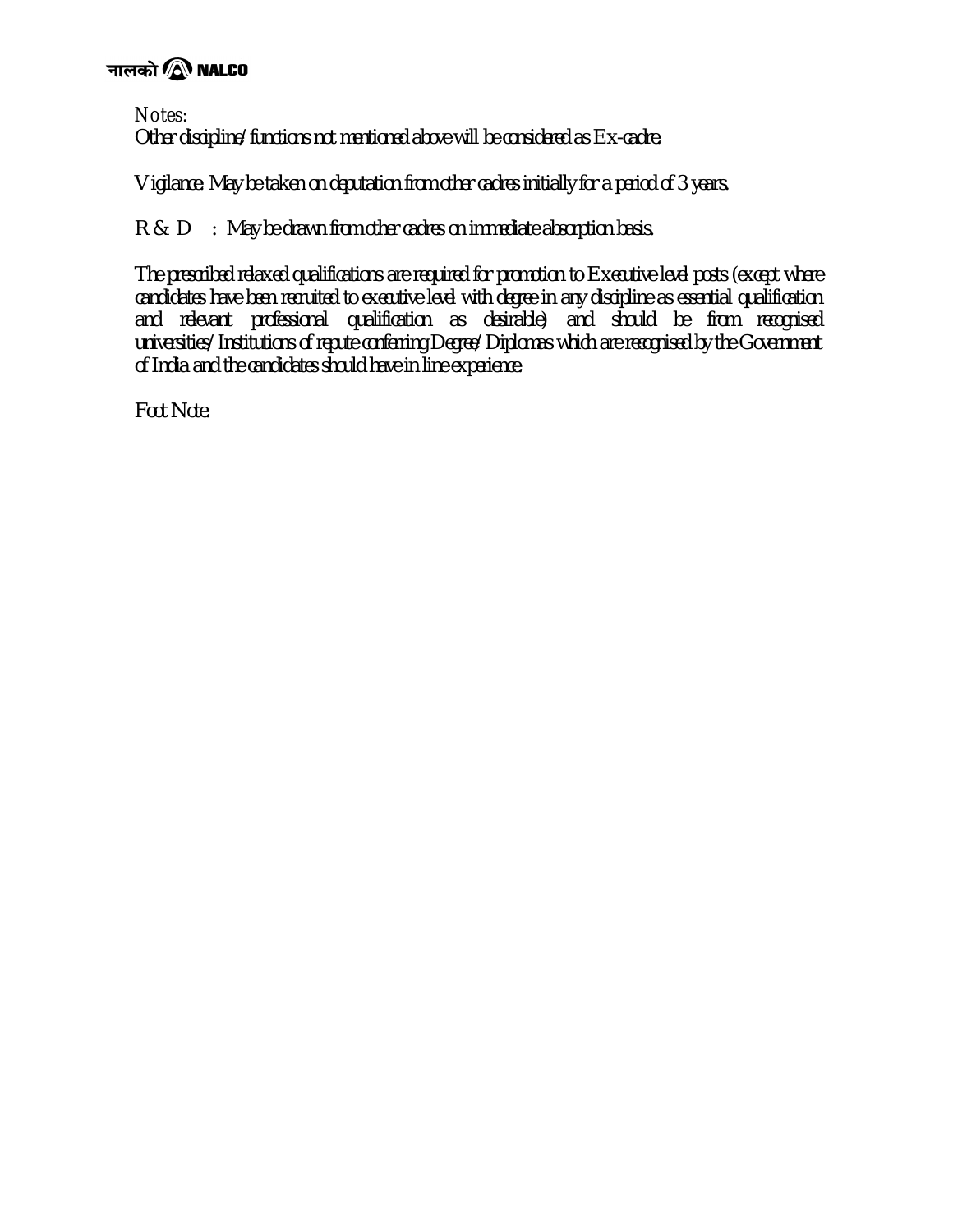

#### **STANDARD OPERATING PROCEDURES (SOPs) FOR RECRUITMENT**

#### 1.0 **INTRODUCTION :**

1.1 This Standard Operating Procedure (SOP) is an outline of recruitment processes to achieve efficiency, quality output, clarity and uniformity in selection process and completion of procedure within the stipulated time frame.

#### 2.0 **REQUISITION FOR RECRUITMENT OF POSTS**:

- 2.1 **Executive Recruitment**: The user department shall send their requirement for recruitment of any post clearly indicating the grade, scope of work, role and responsibility and other criteria, if any to the Corporate Recruitment Cell. Such requisition for recruitment can also be given centrally by Corporate Recruitment Section / IE section or such other section as may be notified with approval of Competent Authority.
- 2.2 **Non-executive Recruitment**: The user departments S&P Complex, M&R Complex & outstation units shall send their requirement for recruitment of any post clearly indicating the grade, scope of work, role and responsibility and other criteria, if any to the Corporate Recruitment Cell after getting it vetted by the respective Industrial Engineering Department. In case of outstation units, other than M&R & S&P, Corporate IE Department will vet such proposals. Such requisition for recruitment can also be given centrally by Corporate Recruitment Section / IE section or such other section as may be notified with approval of C.A. In all cases where requisition is given by Corporate, vetting will be done by Corporate IE Department.
- 2.3 **Engagement of Advisors**: All proposals on engagement of Advisors / consultants etc. will be vetted by Corporate IE Department before obtaining in-principle approval of CMD.
- 3.0 **RECRUITMENT ACTION** will be taken in accordance with the nature of requirement e.g. ;
	- (i) if Executive position required at induction level, the same may be dealt as per the GET/MT Scheme by Corporate Recruitment Cell;
	- (ii) if experience is required for the position, the same may be initiated for lateral recruitment by Corporate Recruitment Cell in Executive Grade;
	- <sup>1</sup> <sup>|</sup> P a g e (iii) if the position is temporary in nature, the same may be initiated as per the approved Scheme for engagement of Advisors/ Sr. Advisors/ Consultants, etc.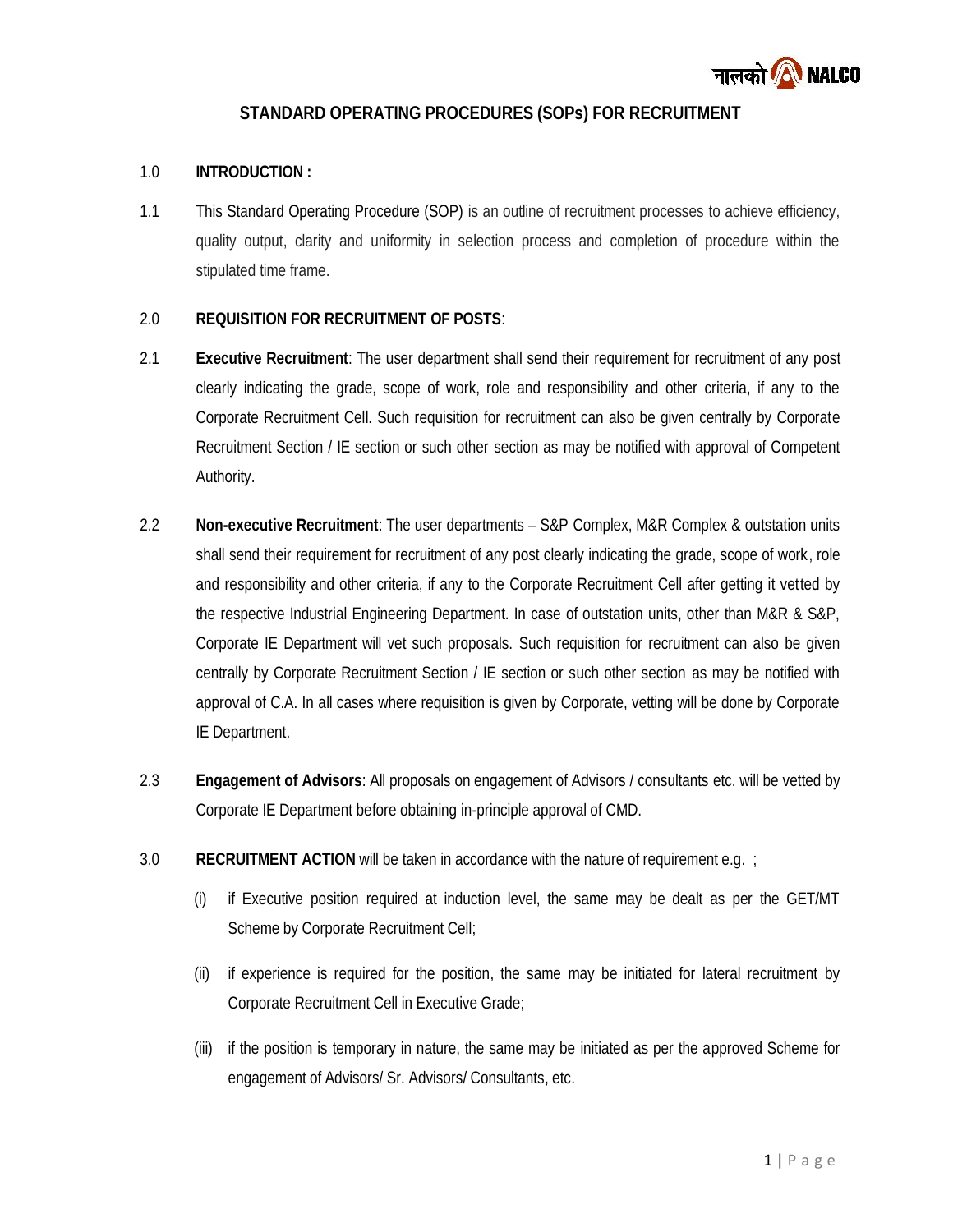

- (iv) In case of non-executive position, recruitment action will be taken by respective units at S&P, M&R complex, Port Facility, Vizag, Regional Offices, & Corporate Offices, etc., as per the Recruitment Scheme / Guidelines after obtaining approval of CMD for filling up posts as at Para 2.
- 3.1 Accordingly, the proposal will be examined by the recruitment cell in line with the extant recruitment rules & policies/schemes of the company and send the same to Industrial Engineering Department to study the proposal in terms of sanction & position of manpower for the concerned discipline and submit its report to the R&P Section with a recommendation whether to fill up the said post or otherwise. In case of M&R & S&P Complex, the proposal from site will include recommendation of site IE Department and SC/ST roster points. In all other Units/Regional Offices, Corporate IE Department & SC & ST Cell of Corporate Office will provide the recommendation.
- 3.2 Based on the report of the Industrial Engineering Department, the recruitment cell shall obtain the reservation roster points from the SC/ST Cell and put up before CMD for approval to fill up these posts.
- 3.3 All recruitment to regular positions shall be within the total sanctioned manpower approved by the Board.
- 3.4 Irrespective of overall sanction of posts, specific sanctions for each new post from the CMD will be necessary before filling up the posts.
- 3.5 Also in those cases where a consequential vacancy exists on account of resignation, termination, death, superannuation etc. of the incumbent, approval of the CMD will be necessary before filling up the vacancy.
- 3.6 After approval of the Competent Authority, the recruitment cell shall prepare the draft advertisement containing the name, number, grade of the post, reservation requirement, job specification in terms of age, qualification, experience etc. with relaxations if any, selection method, application fee, medical fitness requirements, last date of submission of application etc. and place the same before the Competent Authority for approval.
- 3.7 In case of requirement, job specification, etc. can also be prepared by a cross Functional team with approval of Competent Authority.

#### 4.0 **RELEASE OF ADVERTISEMENT**:

 $\frac{1}{2}$  | P a g e 4.1 An abridged text of advertisement may be issued in the print media at least two local newspapers having wide circulation in case of non-executives and in case of executives, at least one local newspaper and one English newspaper having wide circulation. Full Text of advertisement will also be uploaded on Nalco website. The date of advertisement for the purpose of calculating the period of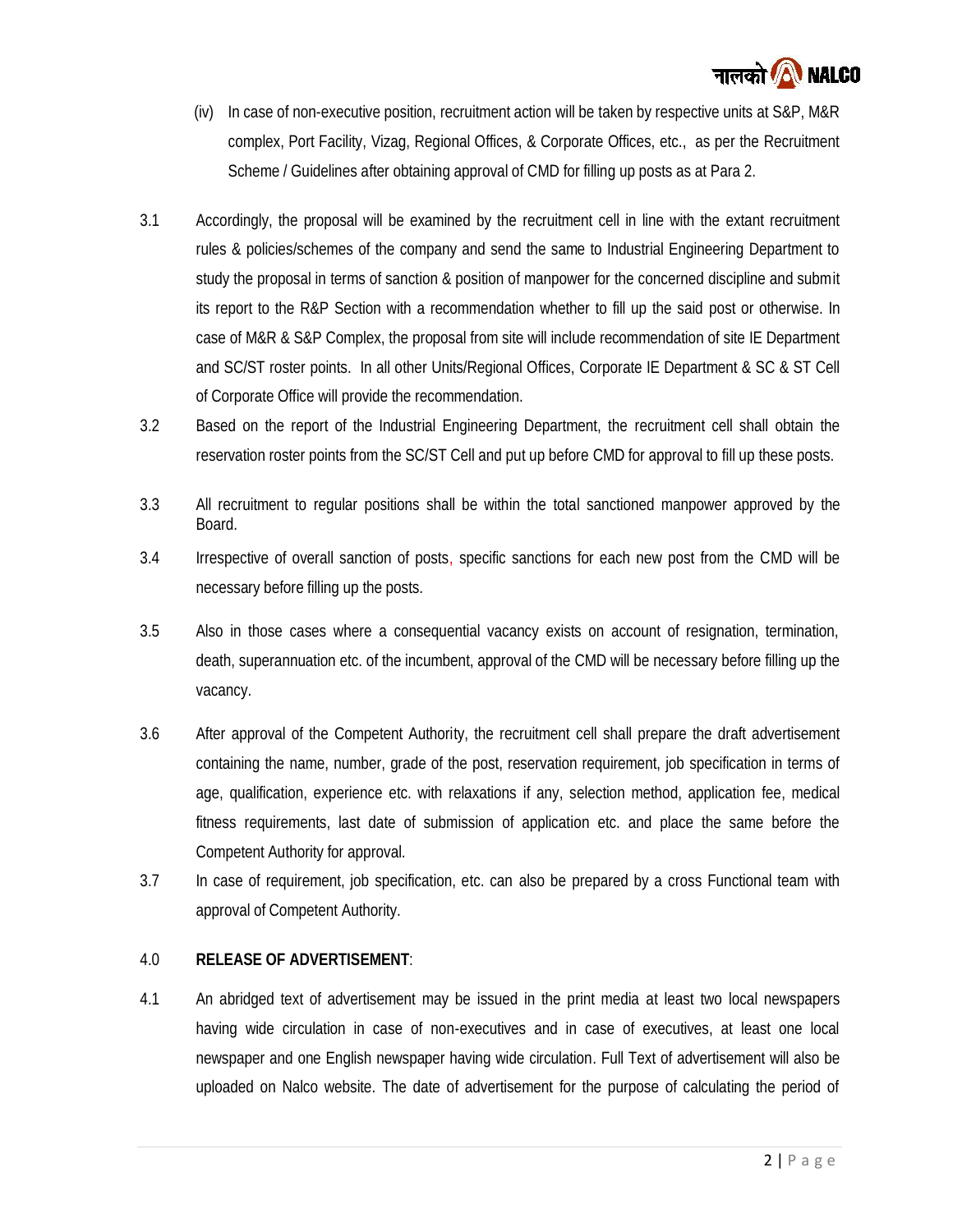

receipt of applications will be as per the date mentioned in the advertisement in NALCO website. Govt. portal and Employment News may also carry detailed advertisement.

- 4.2 If the post(s) belong to non-executive category, the same should be notified to the local Employment Exchange in addition to above mode of advertisement. In case of Special Drive, the same should be notified to appropriate Employment Exchange and statutory agencies as applicable.
- 4.3 The cut-off date for determining upper age limit and length of experience will be decided with reference to the closing date of receipt of application or as stipulated in the advertisement.
- 4.4 The composition of Advertisement Number would be as under.
	- (i) The first two digit will represent the Area/Unit Code
	- (ii) The third and fourth digit will represent the year of advt.
	- (iii) The fifth and sixth digit will represent the number of advt. for the concerned year
	- (iv) The seventh and eighth digit will represent the number of position/discipline for which advt. will be published.
- 4.6 The Management reserves the right to fill up or not to fill up any advertized post(s) without assigning any reason whatsoever including right to cancel/restrict/modify/alter the recruitment process and to increase/decrease the post advertised, if need arises without issuing any further notice or assigning any reason whatsoever.

#### 5.0 **RESERVATION OF POSTS**:

- 5.1 All the recruitments must be carried out in conformity with the Presidential Directives/ Guidelines issued by Government from time to time.
- 5.2 The reservation of PWDs will be as per the Persons with Disabilities (Equal Opportunities, Projection of Rights & Full Participation) Act and instructions issued by Government of India from time to time.

#### 6.0 **QUALIFYING PERCENTAGE OF MARKS:**

 $\frac{1}{3}$  | P a g e 6.1 The minimum qualifying marks in the Written Test and Personal Interview for Un-reserved posts will be 50%. For SC/ST/OBC (Non creamy layer) candidates the qualifying marks will be 40 % and for UR(PWD) and OBC/SC/ST(PWD) it will be 40% & 30% respectively. In case of non-executive employees there will be no interview and the results of selection will be declared based on written test with trade test or without trade test depending on need. In case of executive recruitment to E0 to E1 grade positions, there will be written test & interview which may include group discussion depending on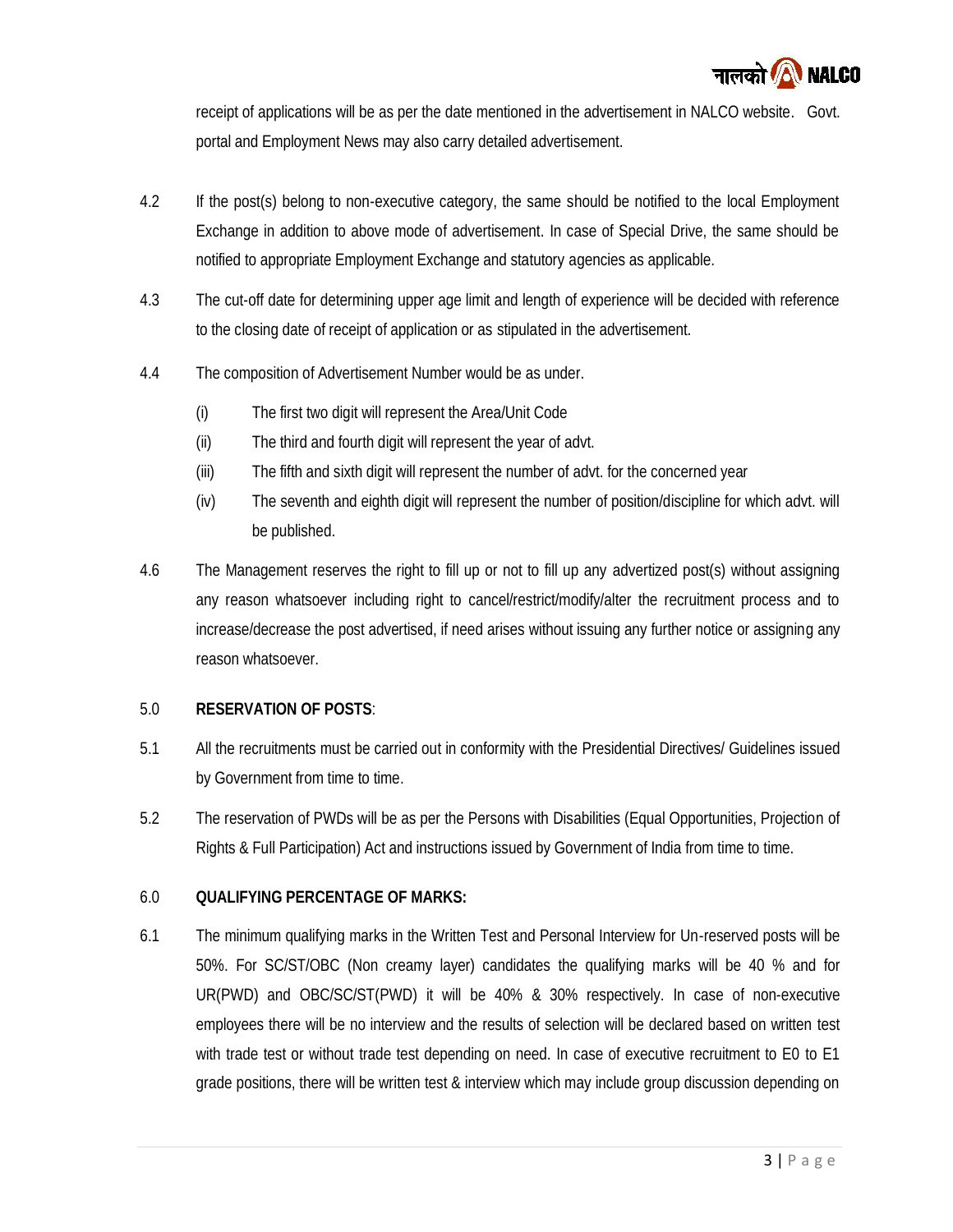

need. In case of recruitment to experienced positions of E2 to E5 grades, there will be group discussion and interview and only interview in case of senior positions of E6 and above grades.

#### 7.0 **APPLICATION FEE**:

7.1 The Application Fee will be charged at the following rates:

| Graduate Engineer Trainee/Management Trainee | $\cdots$ | Rs.500.00 |
|----------------------------------------------|----------|-----------|
| For all other posts                          | $\cdots$ | Rs.100.00 |

- 7.2 No application fee will be charged from SC/ST/PWD & Departmental Candidates.
- 7.3 The system of collection of application fee through dedicated bank account, net banking or payment through debit/credit card should be adopted to the extent possible.
- 7.4 Application Fee once paid shall not be refundable at any circumstances.

#### 8.0 **RECEIPT OF APPLICATION**:

- 8.1 Application will be received online through Nalco website as far as possible. In case of need, application may be invited through manual mode with approval of the competent authority.
- 8.2 Preferably 21 days will be allowed to the candidates for submission of online/offline applications from the date of first publication of advertisement in NALCO website and another 07 days for receipt of hard copies.

#### 9.0 **SCREENING/SCRUTINY OF APPLICATIONS**:

9.1 For screening of applications, basic checks for eligibility may be incorporated in the online system itself. However, the preliminary scrutiny of applications will be made by R&P Section and the technical scrutiny will be made by the Functional Department /scrutiny committee as may be formed with the approval of Competent Authority.

#### 10.0 **CALLING THE CANDIDATES FOR WRITTEN TEST / TRADE TEST/GROUP DISCUSSION/ PERSONAL INTERVIEW& ASSESSMENT**

- 10.1 Call letters should be made available to the candidates, preferably 15 days in advance from the date of the test(s) by uploading them on the Nalco Website.
- e appointing<br>4 | P a g e 10.2 The standard ratio of calling the short-listed candidates for written test/Trade Test/GD and/or personal interview is 1:10. However, taking into account the number of short-listed candidates, the appointing authority may decide to increase or decrease the ratio accordingly.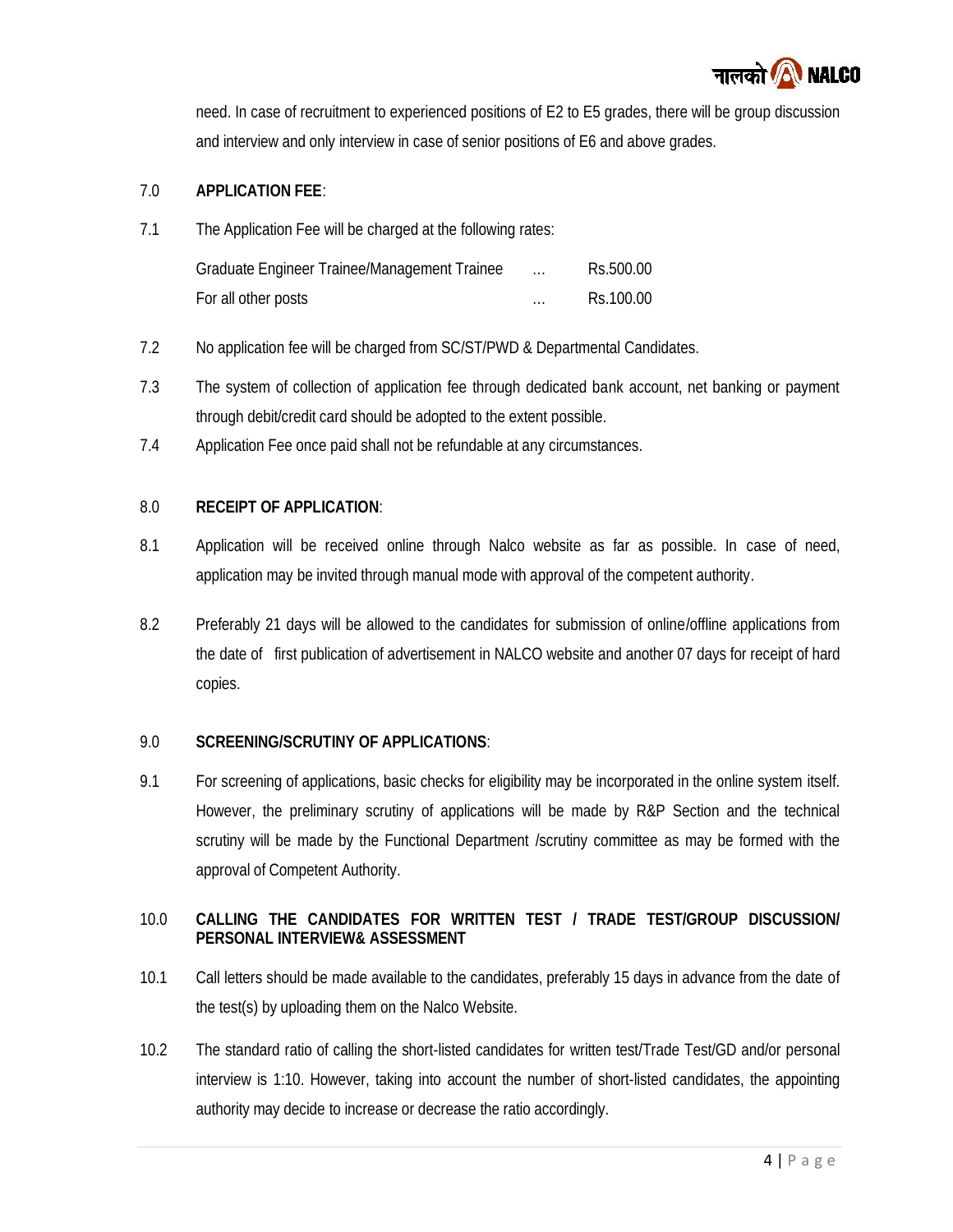

- 10.3 The result of Short-listing of candidates shall also be uploaded in the website indicating the date and time of written test/trade test/Group Discussion and/or interview. The candidates will be able to know their result of short-list through a unique password given to them.
- 10.4 The call letter should contain clear cut instructions and details about the test, test centre address, reporting time, duration of test, segments of the test or any other relevant instructions as per the requirements.

#### 11.0 **ASSESSMENT AND PUBLICATION OF RESULT**:

- 11.1 The Written Test & Group Discussion shall be conducted by empanelled expert agency / reputed University / Institution / Government /Semi-Government / PSU organizations. Engagement of agency, etc, will be decided with the approval of Competent Authority.
- 11.2 The suitability of short-listed candidates shall be assessed by the designated Selection Committee, so constituted by the Competent Authority.
- 11.3 The candidates must secure the qualifying mark in each component i.e. Written Test/Trade Test (as applicable) and Personal Interview.
- 11.4 The List of Selected candidates shall be displayed in the company's website.
- 11.5 The final mark secured by the candidates shall also be uploaded in the website, which will be viewed by the candidate by using their login and password.
- 12.0 **VERIFICATION OF DOCUMENTS**:
- 12.1 Officers designated for the purpose will carry out verification of original documents to ascertain whether a candidate is eligible as per the eligibility criteria stipulated in the advertisement and in the online application. A model checklist for reference shall be provided to the officer(s) those who will carry out the verification process. In case of candidates coming from Govt., Semi-Govt., PSUs & CPSUs whose application have been forwarded by the organization, certificate verification may not be necessary.
- 12.2 After verification of the required documents, the designated officer(s) for the purpose will get signature of the candidate on the copy of each of the documents. The photograph of the candidate should also be self-attested by the candidate.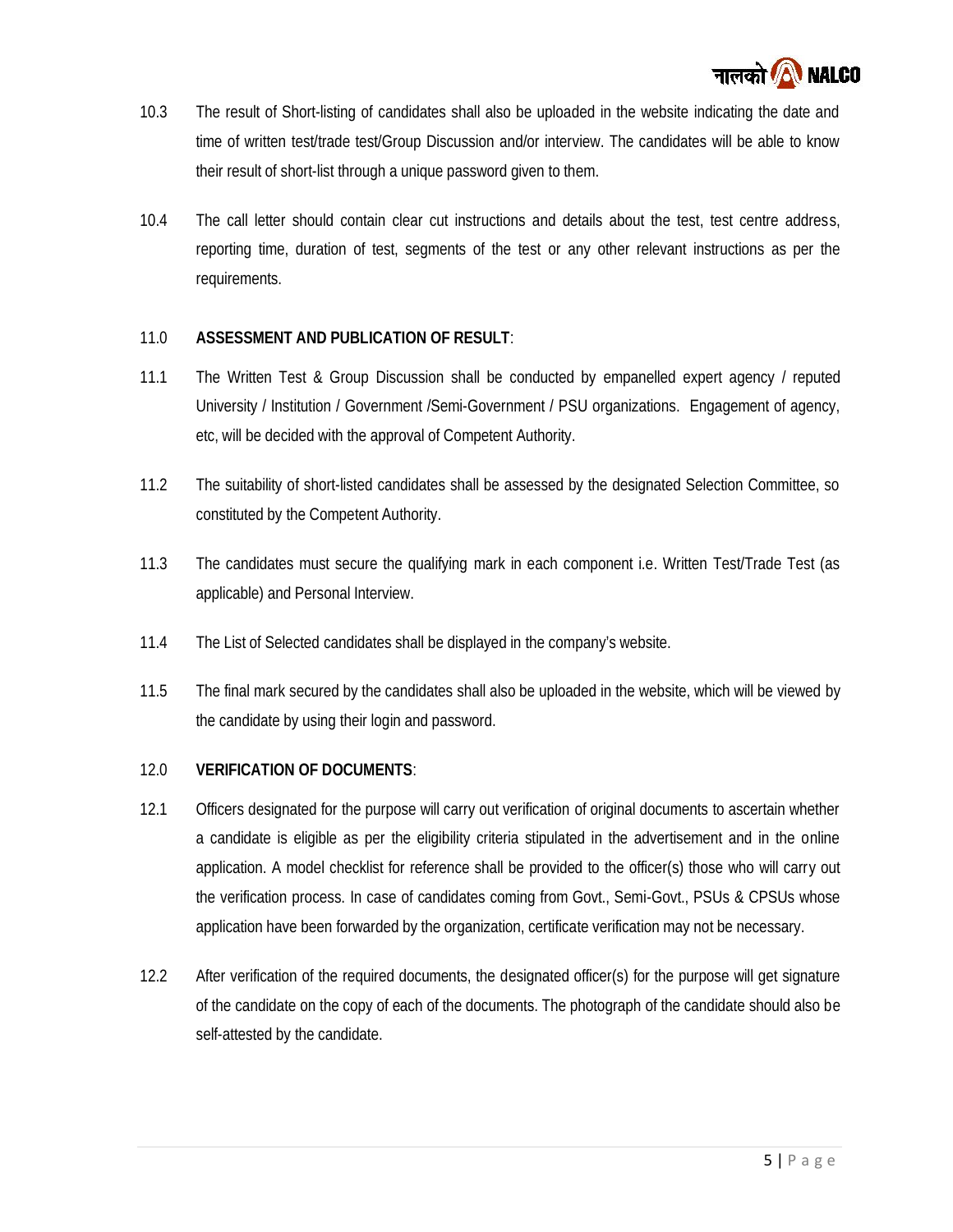

- 12.3 If a certificate of the candidate has been issued in a language other than English or Hindi, the candidates may be asked to submit a translated copy of the same either in English or Hindi with self certification as true copy of the original certificate.
- 12.4 In case a candidate is not able to produce certificate / NOC, he/she will be provisionally allowed with the approval of Competent Authority. However, no TA will be payable. After production of such certificate, TA may be considered to be paid. In case the advertisement does not mention forwarding of application through proper channel or NOC, the same will be followed and NOC will not be asked for.

#### 13.0 **ISSUE OF OFFER OF APPOINTMENT**:

- 13.1 Offer of appointment will be issued only to the Selected Candidates in order of merit and number of posts advertised for the concerned grade/level. All offer of appointment for Executive position will be issued by the Executive Recruitment Cell, Corporate Office. Similarly, offer of engagement for Advisor / Consultant will be issued by Executive Recruitment Cell, Corporate Office. In case of Non-Executive, respective establishments will issue the offer of appointment only after the result is uploaded in website. The concerned recruitment section will send the list of selected candidates to Corporate Communication Department for uploading in the website.
- 13.2 The offer of appointment will be sent along with other required forms by Speed Post and a copy of offer through mail.
- 13.3 Preferably one month time will be given for joining and three weeks time for acceptance of offer of appointment to the candidates. Extension in date of joining on valid ground will be accepted with approval of the Competent Authority for a period not exceeding three months. In exception cases, extension for further period may be allowed within the validity period of the panel.
- 13.4 In no case the offer will be issued beyond the validity of panel.
- 13.5 In case some candidate don't join or don't accept the offer, the offer of appointment can be given to the candidates in the panel depending on the need of the organization with the approval of Competent Authority.

#### 14.0 **PRE-EMPLOYMENT MEDICAL EXAMINATION**:

here there is<br>Government<br>6 | P a g e 14.1 All Appointments in the Company will be subject to the selected candidates being found medically fit by the Company's Medical Officer/Board for the post (s) for which they have been selected. Where there is no Company's Medical Officer, medical examination will be conducted by an approved Government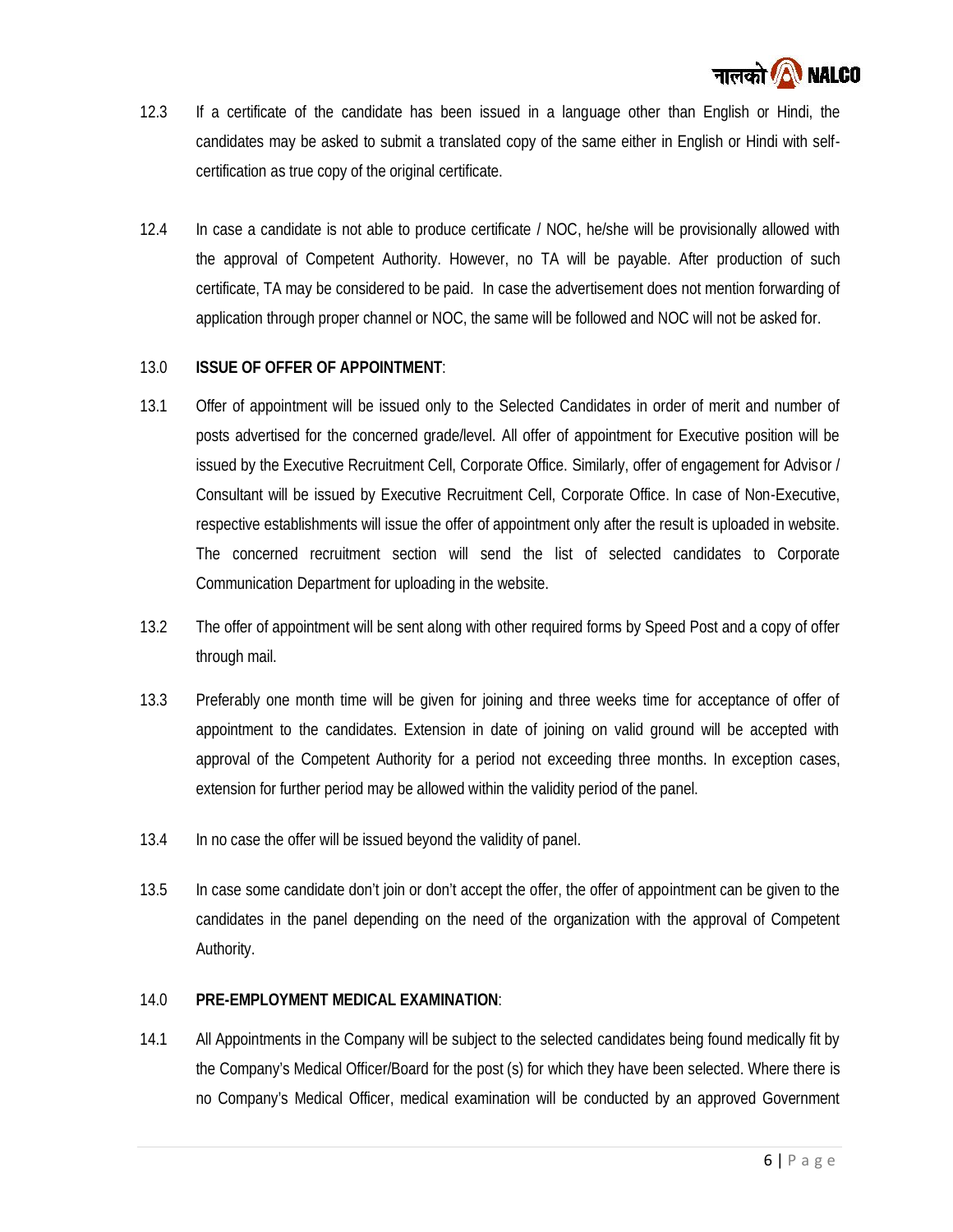

Hospital/Medical Board. The decision of Medical Board constituted by the company will be final and binding.

14.2 The candidates coming for pre-employment medical examination will be paid TA as per their entitled class.

### 15.0 **PROCESS FLOW & TIME LIMIT OF RECRUITMENT ACTIVITIES**:

15.1 In order to fulfill the objective of recruitment and requirement of the position, each recruitment activity should be completed within a reasonable time frame as mentioned below.

| SI.<br><b>Activities</b><br>Responsibility<br><b>Time Frame</b><br>No.<br>01.<br>requisitioning<br>Zero date<br>department<br>shall<br>Dealing Officer(s)<br>The<br>prepare the requisition for recruitment<br>/ HoD of the<br>giving the details of the grade, scale of pay,<br>requisitioning<br>number of post to be filled up, job<br>department<br>specification, experience, etc. in the<br>prescribed format or in a clear note to<br>Recruitment Section as mentioned at Para<br>2 of SOP.<br>To send the proposal to IE Deptt. for study<br>02.<br>Dealing Officer(s)<br>Within 03 days of receipt of<br>in terms of sanction & position of<br>requisition from the User<br>0f<br>concerned<br>manpower for the concerned discipline and<br>Department.<br>Recruitment<br>Section<br>position.<br>Dealing Officer(s)<br>Submission of recommendations of IE<br>03.<br>of IE Deptt.<br>proposal from Rectt. Section.<br>Department<br>To send the proposal to SC/ST Cell to<br>Dealing Officer(s)<br>04.<br>obtain Roster Point for the position.<br>vacancy position from IE<br>0f<br>Recruitment<br>Section<br>Department.<br>Dealing Officer(s)<br>05.<br>Submission of Roster Point by SC/ST Cell<br>of SC/ST Cell<br>proposal from Rectt. Section.<br>Recruitment<br>Recruitment Section will firm up the draft<br>06.<br>/notification<br>Section<br>proposal from SC/ST Cell<br>advertisement<br>giving<br>the<br>details of job specification, etc. as per SOP<br>and obtain approval of Functional Director.<br>Dealing Officer(s)<br>Within 02 days after firming up<br>07.<br>To initiate the proposal for in-principle<br>approval of the Competent Authority for<br>of draft advertisement.<br>Recruitment<br>Οf<br>Section<br>recruitment process.<br>In principle approval of CMD for filling up<br>Director(HR)'s<br>Within 03 days<br>08.<br>the post(s) to be sent by Recruitment<br>Secretariat<br>Section through Director (HR) to CMD's<br>Office<br>To Publish Advertisement through PR&CC<br>Dealing Officer(s)<br>Within 07 days of receipt of<br>09.<br>Department & Notification (in case of non-<br>approval of the Competent<br>executive posts) to Employment Exchange<br>Authority.<br>10.<br>Receipt of Application through online<br>Dealing Officer(s)<br>21 days from the date of<br>Advertisement in NALCO's<br>Website.<br>11.<br>Dealing Officer(s)<br>07 days from closer of online<br>Receipt of Hard Copy of Application along<br>with required documents/application fee<br>application. |  |                              |
|-------------------------------------------------------------------------------------------------------------------------------------------------------------------------------------------------------------------------------------------------------------------------------------------------------------------------------------------------------------------------------------------------------------------------------------------------------------------------------------------------------------------------------------------------------------------------------------------------------------------------------------------------------------------------------------------------------------------------------------------------------------------------------------------------------------------------------------------------------------------------------------------------------------------------------------------------------------------------------------------------------------------------------------------------------------------------------------------------------------------------------------------------------------------------------------------------------------------------------------------------------------------------------------------------------------------------------------------------------------------------------------------------------------------------------------------------------------------------------------------------------------------------------------------------------------------------------------------------------------------------------------------------------------------------------------------------------------------------------------------------------------------------------------------------------------------------------------------------------------------------------------------------------------------------------------------------------------------------------------------------------------------------------------------------------------------------------------------------------------------------------------------------------------------------------------------------------------------------------------------------------------------------------------------------------------------------------------------------------------------------------------------------------------------------------------------------------------------------------------------------------------------------------------------|--|------------------------------|
|                                                                                                                                                                                                                                                                                                                                                                                                                                                                                                                                                                                                                                                                                                                                                                                                                                                                                                                                                                                                                                                                                                                                                                                                                                                                                                                                                                                                                                                                                                                                                                                                                                                                                                                                                                                                                                                                                                                                                                                                                                                                                                                                                                                                                                                                                                                                                                                                                                                                                                                                           |  |                              |
|                                                                                                                                                                                                                                                                                                                                                                                                                                                                                                                                                                                                                                                                                                                                                                                                                                                                                                                                                                                                                                                                                                                                                                                                                                                                                                                                                                                                                                                                                                                                                                                                                                                                                                                                                                                                                                                                                                                                                                                                                                                                                                                                                                                                                                                                                                                                                                                                                                                                                                                                           |  |                              |
|                                                                                                                                                                                                                                                                                                                                                                                                                                                                                                                                                                                                                                                                                                                                                                                                                                                                                                                                                                                                                                                                                                                                                                                                                                                                                                                                                                                                                                                                                                                                                                                                                                                                                                                                                                                                                                                                                                                                                                                                                                                                                                                                                                                                                                                                                                                                                                                                                                                                                                                                           |  |                              |
|                                                                                                                                                                                                                                                                                                                                                                                                                                                                                                                                                                                                                                                                                                                                                                                                                                                                                                                                                                                                                                                                                                                                                                                                                                                                                                                                                                                                                                                                                                                                                                                                                                                                                                                                                                                                                                                                                                                                                                                                                                                                                                                                                                                                                                                                                                                                                                                                                                                                                                                                           |  | Within 03 days of receipt of |
|                                                                                                                                                                                                                                                                                                                                                                                                                                                                                                                                                                                                                                                                                                                                                                                                                                                                                                                                                                                                                                                                                                                                                                                                                                                                                                                                                                                                                                                                                                                                                                                                                                                                                                                                                                                                                                                                                                                                                                                                                                                                                                                                                                                                                                                                                                                                                                                                                                                                                                                                           |  | Within 02 days of receipt of |
|                                                                                                                                                                                                                                                                                                                                                                                                                                                                                                                                                                                                                                                                                                                                                                                                                                                                                                                                                                                                                                                                                                                                                                                                                                                                                                                                                                                                                                                                                                                                                                                                                                                                                                                                                                                                                                                                                                                                                                                                                                                                                                                                                                                                                                                                                                                                                                                                                                                                                                                                           |  | Within 04 days of receipt of |
|                                                                                                                                                                                                                                                                                                                                                                                                                                                                                                                                                                                                                                                                                                                                                                                                                                                                                                                                                                                                                                                                                                                                                                                                                                                                                                                                                                                                                                                                                                                                                                                                                                                                                                                                                                                                                                                                                                                                                                                                                                                                                                                                                                                                                                                                                                                                                                                                                                                                                                                                           |  | Within 10 days of receipt of |
|                                                                                                                                                                                                                                                                                                                                                                                                                                                                                                                                                                                                                                                                                                                                                                                                                                                                                                                                                                                                                                                                                                                                                                                                                                                                                                                                                                                                                                                                                                                                                                                                                                                                                                                                                                                                                                                                                                                                                                                                                                                                                                                                                                                                                                                                                                                                                                                                                                                                                                                                           |  |                              |
|                                                                                                                                                                                                                                                                                                                                                                                                                                                                                                                                                                                                                                                                                                                                                                                                                                                                                                                                                                                                                                                                                                                                                                                                                                                                                                                                                                                                                                                                                                                                                                                                                                                                                                                                                                                                                                                                                                                                                                                                                                                                                                                                                                                                                                                                                                                                                                                                                                                                                                                                           |  |                              |
|                                                                                                                                                                                                                                                                                                                                                                                                                                                                                                                                                                                                                                                                                                                                                                                                                                                                                                                                                                                                                                                                                                                                                                                                                                                                                                                                                                                                                                                                                                                                                                                                                                                                                                                                                                                                                                                                                                                                                                                                                                                                                                                                                                                                                                                                                                                                                                                                                                                                                                                                           |  |                              |
|                                                                                                                                                                                                                                                                                                                                                                                                                                                                                                                                                                                                                                                                                                                                                                                                                                                                                                                                                                                                                                                                                                                                                                                                                                                                                                                                                                                                                                                                                                                                                                                                                                                                                                                                                                                                                                                                                                                                                                                                                                                                                                                                                                                                                                                                                                                                                                                                                                                                                                                                           |  |                              |
|                                                                                                                                                                                                                                                                                                                                                                                                                                                                                                                                                                                                                                                                                                                                                                                                                                                                                                                                                                                                                                                                                                                                                                                                                                                                                                                                                                                                                                                                                                                                                                                                                                                                                                                                                                                                                                                                                                                                                                                                                                                                                                                                                                                                                                                                                                                                                                                                                                                                                                                                           |  |                              |
|                                                                                                                                                                                                                                                                                                                                                                                                                                                                                                                                                                                                                                                                                                                                                                                                                                                                                                                                                                                                                                                                                                                                                                                                                                                                                                                                                                                                                                                                                                                                                                                                                                                                                                                                                                                                                                                                                                                                                                                                                                                                                                                                                                                                                                                                                                                                                                                                                                                                                                                                           |  |                              |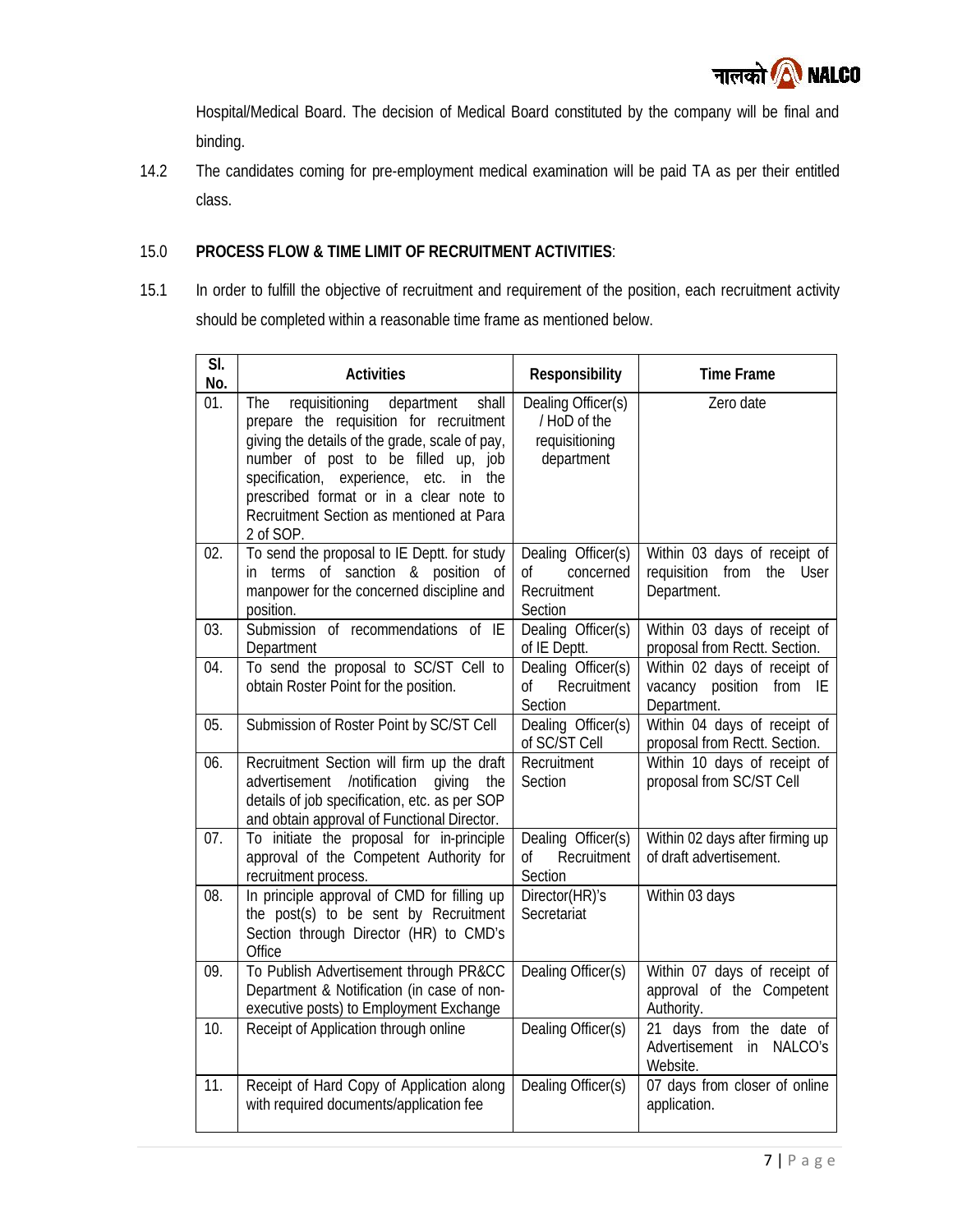

| 12. | Preparation of Scrutiny Sheet & other<br>documents through System Department<br>and Service Provider                                                                                                                                                                           | Dealing Officer(s) | 07 days from the date of<br>receipt of hard<br>copy<br>Οf<br>application.                                          |
|-----|--------------------------------------------------------------------------------------------------------------------------------------------------------------------------------------------------------------------------------------------------------------------------------|--------------------|--------------------------------------------------------------------------------------------------------------------|
| 13. | <b>Scrutiny of Applications</b>                                                                                                                                                                                                                                                | Dealing Officer(s) | 15 days                                                                                                            |
| 14. | To put up the proposal before the<br>Competent Authority to call the short-listed<br>candidates<br>Written<br>Test/Trade<br>for<br>test/GD/Personal Interview, as the case<br>may be & constitution of Selection<br>Committee, modus of operandi to conduct<br>the test/GD/PI. | Dealing Officer(s) | Within 04 days after Scrutiny<br>of Applications                                                                   |
| 15. | of Call<br>letter to<br>short-listed<br><i>Issue</i><br>Test/Trade<br>candidates<br>for<br>Written<br>Test/GD/Personal Interview, as the case<br>may be.                                                                                                                       | Dealing Officer(s) | Within 04 days from receipt of<br>approval.                                                                        |
| 16. | $\sigma$<br>Test/Trade<br>Conduct<br>Written<br><b>Test/GD/Personal Interview</b>                                                                                                                                                                                              | Dealing Officer(s) | Minimum 15 days from issue<br>of call letters.                                                                     |
| 17. | approval<br>0f<br>initiate proposal for<br>To<br><b>Selection Panel</b>                                                                                                                                                                                                        | Dealing Officer(s) | Within 03 days from the date<br>of Interview.                                                                      |
| 18. | Issue of Call Letter for Medical Test (in<br>case of GET/MT)                                                                                                                                                                                                                   | Dealing Officer(s) | Within 04 days from approval<br>of selection panel.                                                                |
| 19. | Issue of Offer of Appointment (in case of<br>GET/MT)                                                                                                                                                                                                                           | Dealing Officer(s) | Within<br>from<br>07<br>days<br>submission of Medical Fitness<br>Certificate by the authorized<br>Medical Officer. |
| 20. | Issue of Offer of Appointment (in case of<br>lateral recruitment)                                                                                                                                                                                                              | Dealing Officer(s) | Within 07 days from approval<br>of selection panel.                                                                |
| 21. | Joining Time                                                                                                                                                                                                                                                                   | Dealing Officer(s) | One month in case of Lateral<br>Recruitment and 21 days in<br>case of GET/MT.                                      |
| 22. | Medical Test in case of Lateral Recruitment                                                                                                                                                                                                                                    | Dealing Officer(s) | Before the scheduled date of<br>joining.                                                                           |

#### 16.0 **PROTECTION OF PAY & REIMBURSEMENT OF JOINING EXPENSES** :

- 16.1 Appointment to any post will generally be on the minimum of basic pay of the corresponding pay scale of the post. However, for appointment to other than initial induction level positions, pay protection will be provided to the candidates coming from other PSUs/Govt. departments through proper channels as per the rules of the company.
- 16.2 The facility of pay protection will also be extended to the candidates working in private sectors drawing higher emoluments by taking into account the comparable components of Nalco subject to specific recommendation of the Selection Committee and approval of the Competent Authority.
- 16.3 The candidates will be reimbursed joining TA. However, transfer benefits would be allowed only in case of lateral recruitment within India as per TA rules of the company.